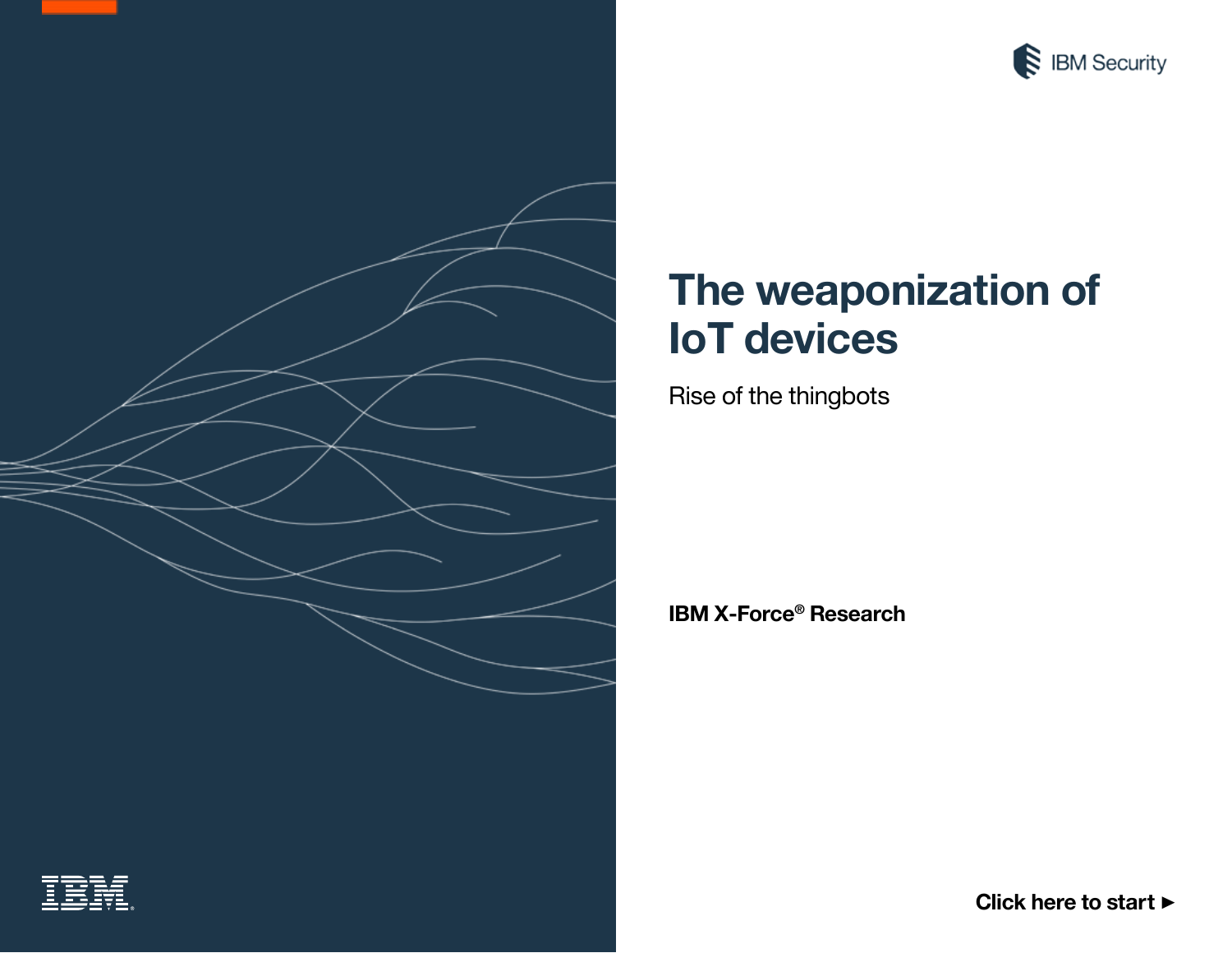<span id="page-1-0"></span>

#### **Executive overview**

[A short history of DDoS](#page-2-0)  attacks

[Increasing magnitude of](#page-4-0)  thingbot attacks

[Motivations for the attacks](#page-6-0)

[Mirai botnet scanning activity:](#page-7-0)  Ports 23, 2323 and 7547

[And new twists](#page-11-0)

[It's not only Mirai exploiting](#page-11-0)  IoT devices

[Developing standards and](#page-13-0)  guidelines

[What are the takeaways](#page-14-0)  from these attacks?

How to prevent your IoT [device from becoming part](#page-15-0)  of a massive botnet

[The bottom line](#page-16-0)

Manage the threats that [come with the benefits of IoT](#page-16-0)

[About IBM Security](#page-16-0)

[About the author](#page-17-0) 

**[References](#page-18-0)** 



### **Executive overview**

Threat actors use botnets—networks of infected computers—for various cybercriminal purposes, most significantly distributed denial of service attacks against predefined targets. Today, botnets with distributed denial of services (DDoS) capabilities are even for sale on the Dark Web. In March 2016 our IBM report [The inside story on](https://www.ibm.com/marketing/iwm/dre/signup?source=mrs-form-7767&S_PKG=ov47239)  [botnets](https://www.ibm.com/marketing/iwm/dre/signup?source=mrs-form-7767&S_PKG=ov47239) explored the botnet cybercrime landscape. How has this threat evolved?

One of the most important changes, the rising use of compromised Internet of Things devices in botnet operations, is the focus of this report. The IBM® X-Force® team has been tracking the threat from weaponized IoT devices—thingbots—and

in this report we examine several 2016 attacks and the motivations behind them. Most notably, we report on the use of the Mirai botnet in several attacks and our observation of increased scanning on specific ports associated with the Mirai botnet. We also look at recent examples of attackers compromising IoT devices for malicious purposes other than botnet DDoS attacks.

The proliferation of IoT devices will continue and accelerate substantially—they are expected to account for more than two-thirds of the 34 billion internet-connected devices projected by 2020<sup>1</sup>so it is vital that organizations and consumers look to implement IoT security best practices.

#### **About this report**

This IBM X-Force Research report was created by the IBM Managed Security Services Threat Research group, a team of experienced and skilled security analysts working diligently to keep IBM clients informed and prepared for the latest cybersecurity threats. This research team analyzes security data from many internal and external sources, including event data, activity and trends sourced from endpoints managed and monitored by IBM.



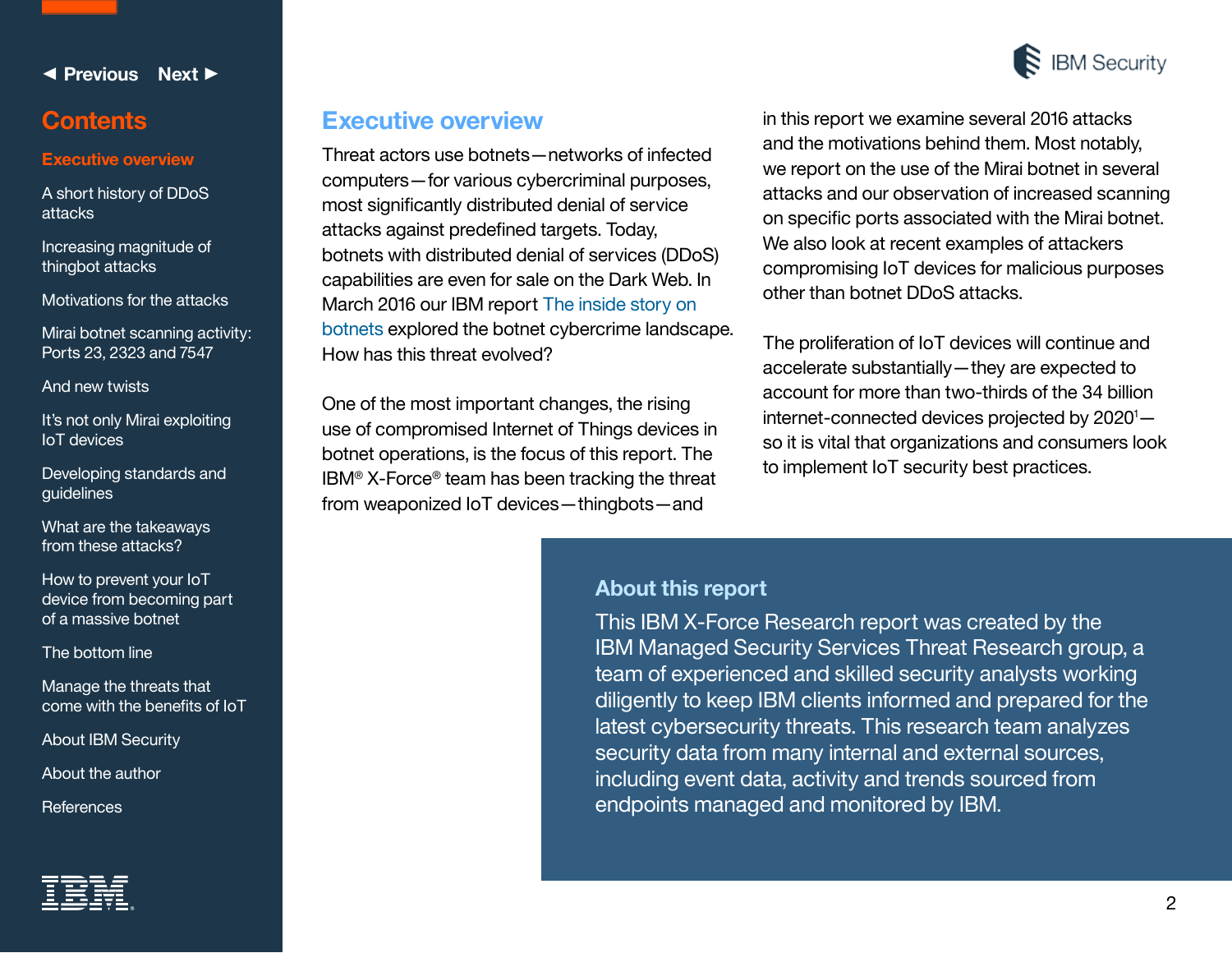<span id="page-2-0"></span>

[Executive overview](#page-1-0)

**A short history of DDoS attacks 1 •** [2](#page-3-0)

[Increasing magnitude of](#page-4-0)  thingbot attacks

[Motivations for the attacks](#page-6-0)

[Mirai botnet scanning activity:](#page-7-0)  Ports 23, 2323 and 7547

[And new twists](#page-11-0)

[It's not only Mirai exploiting](#page-11-0)  IoT devices

[Developing standards and](#page-13-0)  guidelines

[What are the takeaways](#page-14-0)  from these attacks?

How to prevent your IoT [device from becoming part](#page-15-0)  of a massive botnet

[The bottom line](#page-16-0)

Manage the threats that [come with the benefits of IoT](#page-16-0)

[About IBM Security](#page-16-0)

[About the author](#page-17-0) 

**[References](#page-18-0)** 



# **A short history of DDoS attacks**

To fully understand the current IoT botnet threat, it helps to reflect on the evolution of DDoS attacks (see Figure 1). In some ways, denial of service (DoS) attacks have changed little over time. The most significant disrupter remains the volumetric attack, in which attackers overwhelm their targets' servers by sending them more traffic than they can handle, and the aim also remains the same: preventing legitimate traffic from reaching its destination.

Back when Internet Relay Chat (IRC) was more prevalent<sup>2</sup> and EFnet, the modern-day descendant of the original IRC network<sup>3</sup>, was like the Wild West, networks of Eggdrop bots<sup>4</sup> were a common form of DoS attack. In today's world—where we

often see large numbers of compromised clients widely dispersed geographically—we wouldn't call Eggdrop bots truly "distributed," but they were an early portent of what was to come. Unlike the modern zombie clients in a botnet, Eggdrop bots intentionally created processes for controlling IRC channels, but they could also be used for DoS attacks.

Then came the era of zombie PC clients, infected by malware and controlled by "bot herders" using command and control (C&C or C2) systems. The infected clients connect to a C&C server and await instructions, either for executing in DoS attacks or for other purposes like launching massive spam campaigns.



**Figure 1.** Attackers have evolved from exploiting PCs to exploiting IoT devices to launch DDoS attacks. Dates are approximate.

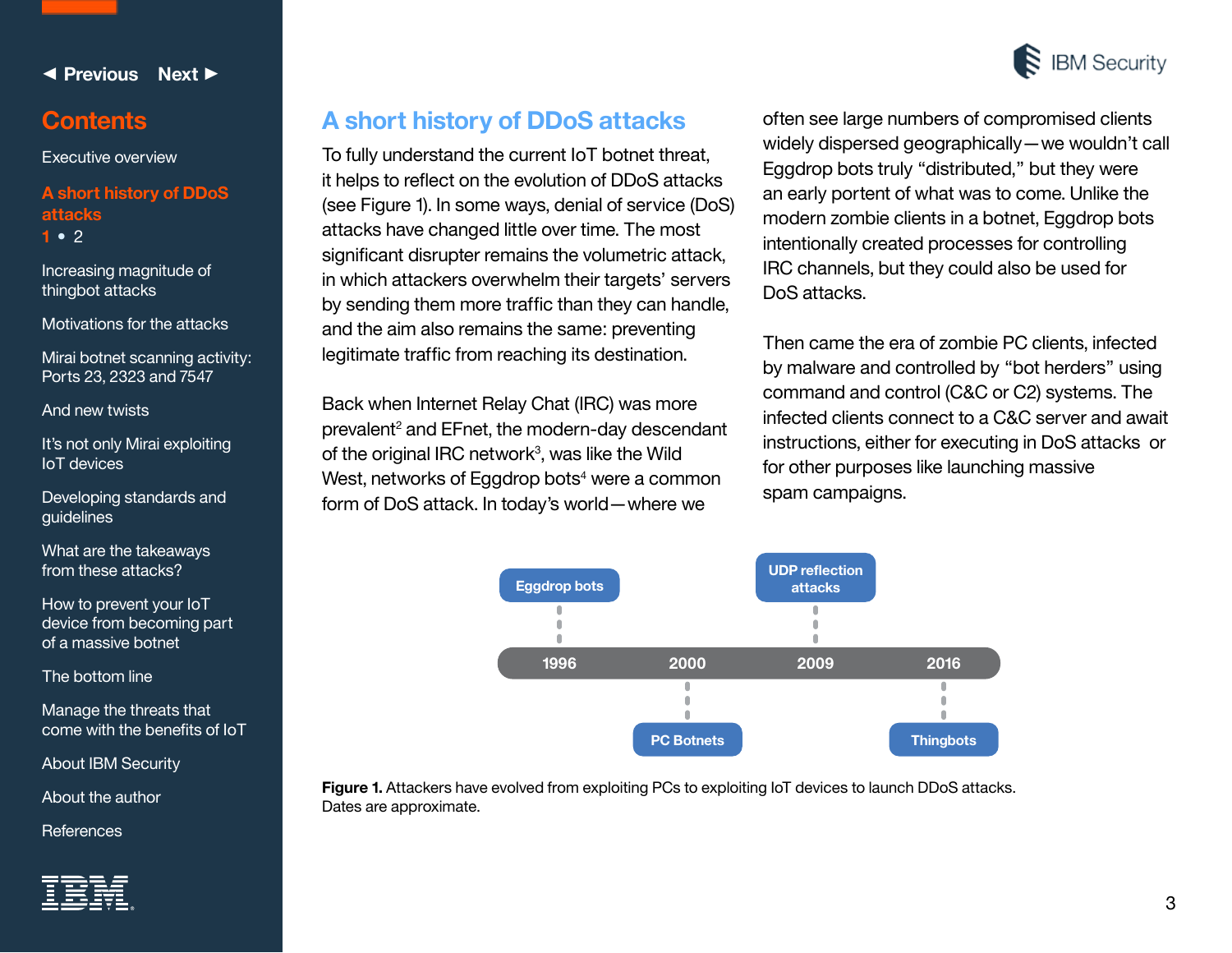<span id="page-3-0"></span>

[Executive overview](#page-1-0)

#### **[A short history of DDoS](#page-2-0)  attacks**  [1](#page-2-0) **• 2**

[Increasing magnitude of](#page-4-0)  thingbot attacks

[Motivations for the attacks](#page-6-0)

[Mirai botnet scanning activity:](#page-7-0)  Ports 23, 2323 and 7547

[And new twists](#page-11-0)

[It's not only Mirai exploiting](#page-11-0)  IoT devices

[Developing standards and](#page-13-0)  guidelines

[What are the takeaways](#page-14-0)  from these attacks?

How to prevent your IoT [device from becoming part](#page-15-0)  of a massive botnet

[The bottom line](#page-16-0)

Manage the threats that [come with the benefits of IoT](#page-16-0)

[About IBM Security](#page-16-0)

[About the author](#page-17-0) 

**[References](#page-18-0)** 



Soon, large-scale User Datagram Protocol (UDP) reflection attacks became widespread. They suited attackers because of their asymmetric nature; attackers could use a small amount of their own bandwidth to generate the attack while targeting their victims' servers with high volumes of traffic. Probably the best-known reflection vectors are Domain Name Server (DNS) amplification and Network Time Protocol (NTP) amplification attacks. Reflection attacks have been used by criminal groups such as DD4BC<sup>5</sup> and the Armada Collective<sup>6</sup> to carry out DDoS extortion schemes. The IBM report [Extortion by distributed denial of](https://www.ibm.com/marketing/iwm/dre/signup?source=mrs-form-4565&S_PKG=ov38290)  [service attack](https://www.ibm.com/marketing/iwm/dre/signup?source=mrs-form-4565&S_PKG=ov38290) goes more deeply into detail on these types of attacks.



In recent years, transforming relatively easily exploitable IoT devices into thingbots has become increasingly popular. Thingbot nets appear to offer attackers a cost-effective DDoS attack option, and the attacks can be difficult to mitigate. As we can see, history does indeed have a way of repeating itself.



Botnets have evolved from networks of compromised PCs to networks of comprised IoT devices capable of launching massive DDoS attacks.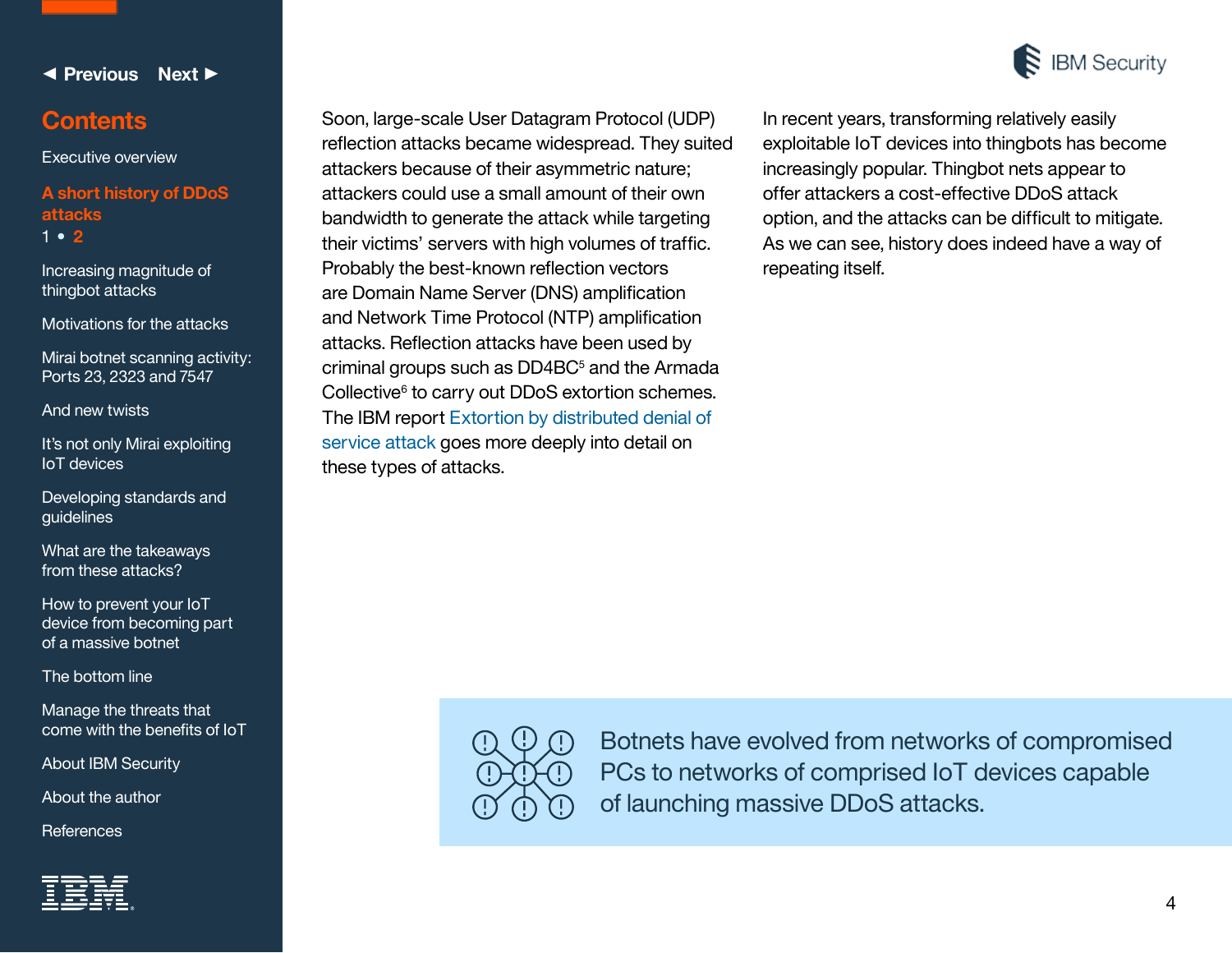

### <span id="page-4-0"></span>**Contents**

[Executive overview](#page-1-0)

[A short history of DDoS](#page-2-0)  attacks

**Increasing magnitude of thingbot attacks 1 •** [2](#page-5-0)

[Motivations for the attacks](#page-6-0)

[Mirai botnet scanning activity:](#page-7-0)  Ports 23, 2323 and 7547

[And new twists](#page-11-0)

It's not only Mirai exploiting IoT devices

[Developing standards and](#page-13-0)  guidelines

[What are the takeaways](#page-14-0)  from these attacks?

How to prevent your IoT [device from becoming part](#page-15-0)  of a massive botnet

[The bottom line](#page-16-0)

Manage the threats that [come with the benefits of IoT](#page-16-0)

[About IBM Security](#page-16-0)

[About the author](#page-17-0) 

**[References](#page-18-0)** 



# **Increasing magnitude of thingbot attacks**

The IBM X-Force team has been tracking the threat from weaponized IoT devices.<sup>7</sup> One of the first notable IoT botnet DDoS attacks, which utilized the LizardStresser DDoS tool, occurred in June 2016.<sup>8</sup> The attacks peaked at around 400 gigabits per second (Gbps), which is on the high side compared to previously recorded DDoS attacks that usually relied on UDP reflection attacks. The botnet, composed mainly of compromised webcams or CCTV cameras, targeted gaming sites worldwide, Brazilian ISPs, and financial and government institutions.<sup>9</sup>

In the months following the LizardStresser attacks the threat from thingbots grew substantially. Figure 2 shows the increase in the size in Gbps of DDoS attacks that used compromised IoT devices in whole or in part. Note the approximately 200 percent size increase over the five-month period.

**Notable 2016 IoT botnet DDOS attacks**



**Figure 2.** Size of four DDOS attacks that took place over a five-month period in 2016. Sources: [Brazil](https://www.arbornetworks.com/blog/asert/lizard-brain-lizardstresser/), [Krebs](https://krebsonsecurity.com/2016/09/krebsonsecurity-hit-with-record-ddos/), [OVH](https://twitter.com/olesovhcom/status/779297257199964160), [Dyn](https://securityintelligence.com/lessons-from-the-dyn-ddos-attack/).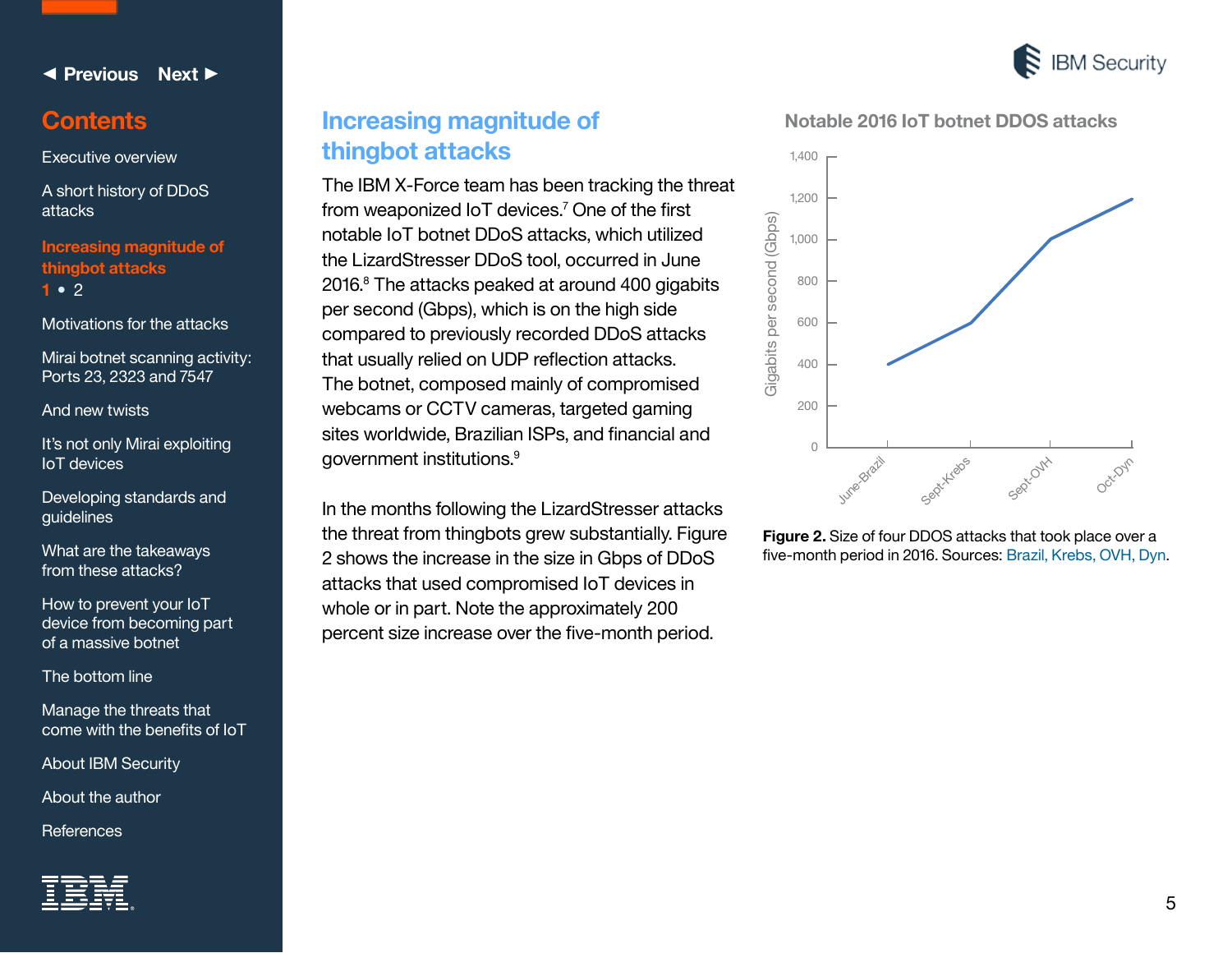

#### <span id="page-5-0"></span>**Contents**

[Executive overview](#page-1-0)

[A short history of DDoS](#page-2-0)  attacks

**[Increasing magnitude of](#page-4-0)  thingbot attacks** [1](#page-4-0) **• 2**

[Motivations for the attacks](#page-6-0)

[Mirai botnet scanning activity:](#page-7-0)  Ports 23, 2323 and 7547

[And new twists](#page-11-0)

[It's not only Mirai exploiting](#page-11-0)  IoT devices

[Developing standards and](#page-13-0)  guidelines

[What are the takeaways](#page-14-0)  from these attacks?

How to prevent your IoT [device from becoming part](#page-15-0)  of a massive botnet

[The bottom line](#page-16-0)

Manage the threats that [come with the benefits of IoT](#page-16-0)

[About IBM Security](#page-16-0)

[About the author](#page-17-0) 

**[References](#page-18-0)** 



In September 2016, two attacks demonstrated the increasing capabilities of IoT botnets. The first, targeting a popular security news site, began around September 20, 2016, continued for several days—longer than a DDoS attack generally lasts and was reported by Akami Technologies, Inc. to exceed 620 Gbps.<sup>10</sup> A major participant was a botnet called "Kaiten"11, more commonly known as Mirai<sup>12</sup>, previously reported by Akamai as being used in attacks in June 2016.<sup>13</sup>

Just one day after the security news site attack, the founder and CTO of a cloud hosting provider reported even larger attacks. The image included in his Tweet showed two data lines from two concurrent attacks that, combined, were almost 1 Tbps. A later Tweet noted that the botnet involved was composed of some 145,607 camera and DVR devices connected through links with capacities ranging from 1 to 30 Mbps, and was able to send more than 1.5 Tbps of DDoS traffic.<sup>14</sup>

In October 2016, a DNS hosting provider was the victim of a possibly record-setting DDoS attack at 1.2 Tbps,<sup>15</sup> with major sites reportedly affected including AirBnB, Amazon, CNN, Etsy, Github, HBO, Netflix, NY Times, PayPal, Reddit, SoundCloud, Spotify, Twitter and Vox. According to a statement from Dyn, the attacks came in three waves $16$  – the first around 7 AM ET on October 21, the second at approximately 12 PM ET, and the third sometime later—but they did not impact service availability. Normal services were restored around 1 PM ET the same day.

Dyn describes the attack as involving millions of IP addresses consisting of "up to 100,000 malicious endpoints"17 with at least some attack traffic coming from a Mirai botnet. Mirai's source code was made publicly available in late September 2016 along with instructions on how to set up the entire system, so even lower-skilled attackers now have the ability to establish dangerous botnets of thingbots. An IBM X-Force Exchange [collection](https://exchange.xforce.ibmcloud.com/collection/Dyn-DNS-DDoS-Attack-5d97bf830ca4c3f5e1c960b26919697d) contains relevant information regarding the attack, including indicators of compromise (IOCs).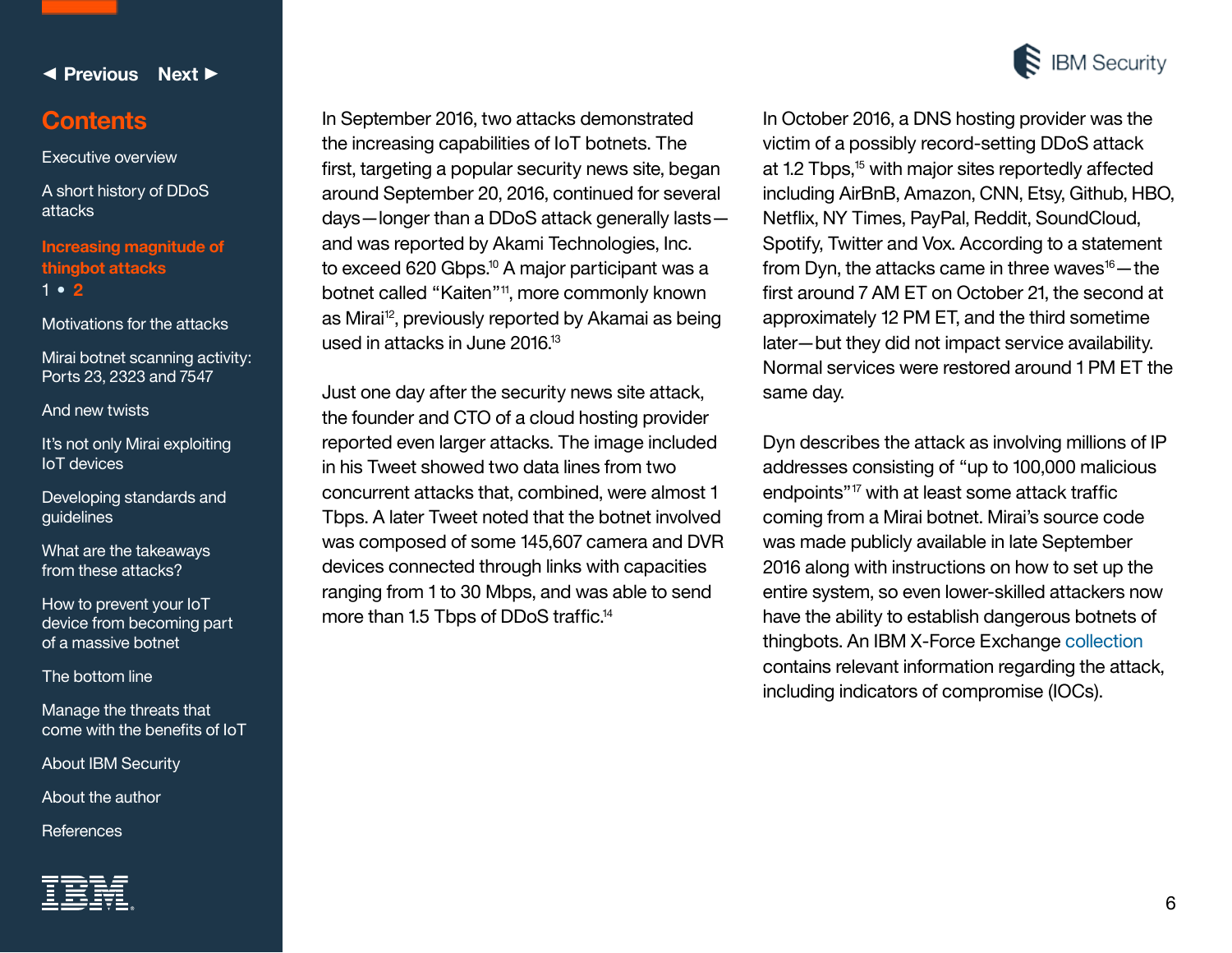

### <span id="page-6-0"></span>**Contents**

[Executive overview](#page-1-0)

[A short history of DDoS](#page-2-0)  attacks

[Increasing magnitude of](#page-4-0)  thingbot attacks

#### **Motivations for the attacks**

[Mirai botnet scanning activity:](#page-7-0)  Ports 23, 2323 and 7547

[And new twists](#page-11-0)

[It's not only Mirai exploiting](#page-11-0)  IoT devices

[Developing standards and](#page-13-0)  guidelines

[What are the takeaways](#page-14-0)  from these attacks?

How to prevent your loT [device from becoming part](#page-15-0)  of a massive botnet

[The bottom line](#page-16-0)

Manage the threats that [come with the benefits of IoT](#page-16-0)

[About IBM Security](#page-16-0)

[About the author](#page-17-0) 

**[References](#page-18-0)** 

# **Motivations for the attacks**

Determining the motivation behind an attack is often complicated by not knowing who the operators are. Brian Krebs, the man behind the "Krebs on Security" blog, speculated $18$  that the motivation for the October 2016 attack on his site may have been retribution for his publishing information on the operators of a for-hire DDoS service. Krebs believes he has identified the person behind "Anna Senpai," the name under which the Mirai botnet source code was released, along with the identity of one other co-conspirator. He has written an article on his investigation<sup>19</sup> that's an intriguing read.

The motivation for the October 2016 attack on the DNS hosting provider Dyn is unclear. There have been reports<sup>20</sup> of a group named New World Hackers claiming responsibility, but another

comment made in a Tweet<sup>21</sup> from WikiLeaks appears to infer that the attack was carried out by WikiLeaks supporters in retribution for Julian Assange having his internet access cut off, while a third report<sup>22</sup> suggests that the attack was carried out by "script kiddies" who congregate on an online forum dedicated to hacking topics. It's reported that the forum $^{23}$  has now discontinued its section allowing ads for DDoS-for-hire services. So take your pick. Since no solid attribution could be made, any of the options could have been the real reason behind the attack.

IBM X-Force has not observed a stated reason for the aforementioned attack on the cloud hosting provider. For further reading on the motivations of attackers, we recommend the IBM report [Know your enemy: Understanding the motivation](https://www-01.ibm.com/marketing/iwm/dre/signup?source=mrs-form-7768&S_PKG=ov47531)  [behind cyberattacks](https://www-01.ibm.com/marketing/iwm/dre/signup?source=mrs-form-7768&S_PKG=ov47531).



The reasons behind DDoS attacks can range from malice and revenge to "script kiddies" who perpetrate attacks for the fun of doing it.



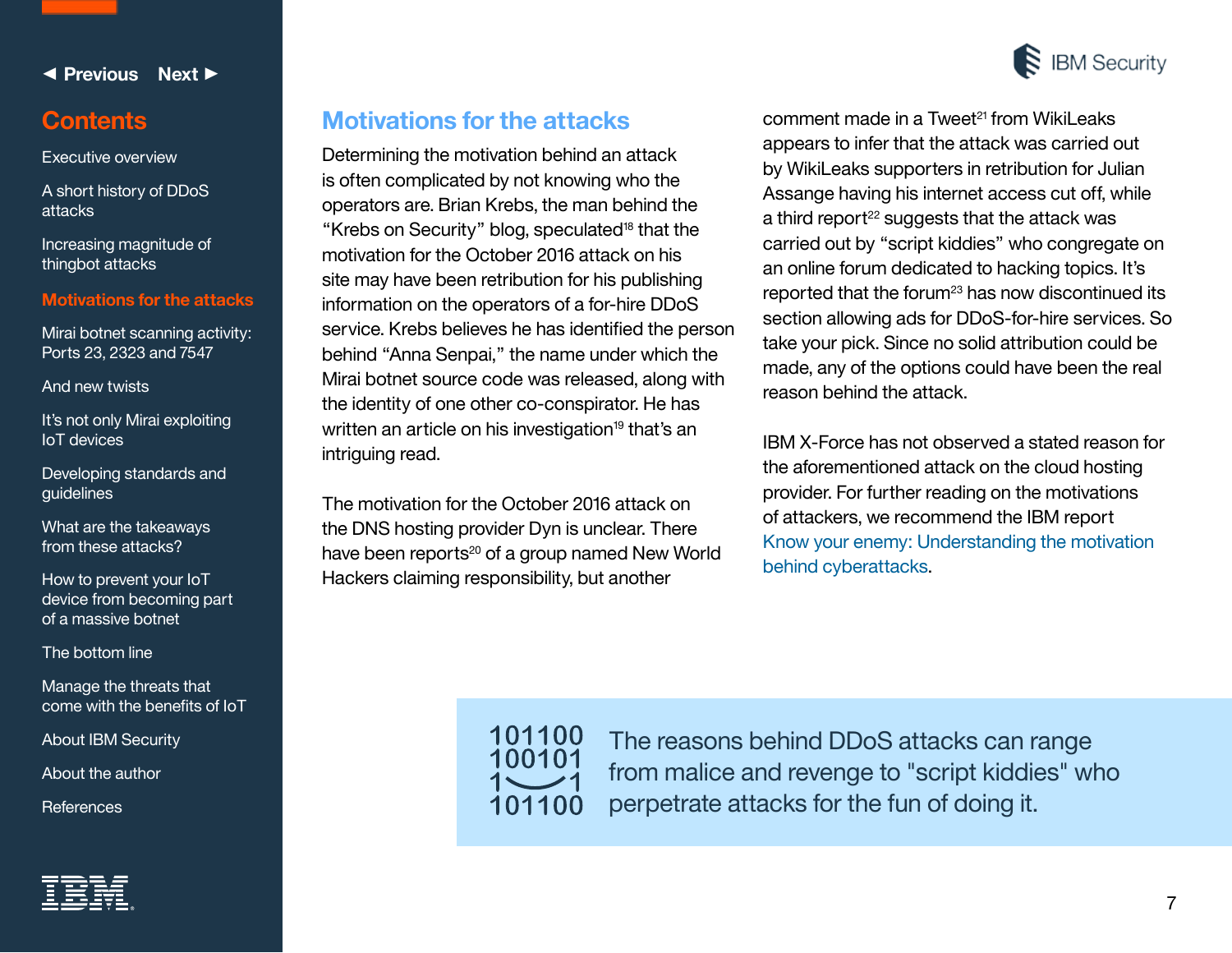

### <span id="page-7-0"></span>**Contents**

[Executive overview](#page-1-0)

[A short history of DDoS](#page-2-0) attacks

[Increasing magnitude of](#page-4-0)  thingbot attacks

[Motivations for the attacks](#page-6-0)

**Mirai botnet scanning activity: Ports 23, 2323 and 7547 1 •** [2](#page-8-0) **•** [3](#page-9-0) **•** [4](#page-10-0)

[And new twists](#page-11-0)

[It's not only Mirai exploiting](#page-11-0)  IoT devices

[Developing standards and](#page-13-0)  guidelines

[What are the takeaways](#page-14-0)  from these attacks?

How to prevent your IoT [device from becoming part](#page-15-0)  of a massive botnet

[The bottom line](#page-16-0)

Manage the threats that [come with the benefits of IoT](#page-16-0)

[About IBM Security](#page-16-0)

[About the author](#page-17-0) 



# **Mirai botnet scanning activity: Ports 23, 2323 and 7547**

The IBM X-Force Threat Analysis Service includes port metrics obtained through a darknet, a block of IP addresses that under normal circumstances should not receive any connection requests. However, these IP addresses will generally not be excluded from IP address scanning. And scans such as those generated by the Mirai botnet will often simply cycle sequentially through the total range of IP addresses, although most scans will avoid the private address spaces defined in RFC191824 (i.e. 192.168.0.0 - 192.168.255.255) from the Internet Engineering Task Force (IETF25).

In May 2016, IBM Security blogged about how one of the oldest protocols for accessing remote computers, Telnet, could be an attacker's gateway to gain unauthorized access into IoT devices.<sup>26</sup> Looking at the graphs from our port metrics, we see that on September 13, 2016, port 2323 (TCP), an alternate port for Telnet, began showing up in our top five most-scanned ports. Port 23 (TCP), the standard port for Telnet, often shows up in the top five. Both ports are associated with the Mirai botnet, which scans them looking for vulnerable IoT devices (see Figure 3).



[References](#page-18-0) **Figure 3.** IBM X-Force Threat Analysis Service Port Metrics, September 13, 2016. The value of the Y-axis is the number of connection attempts.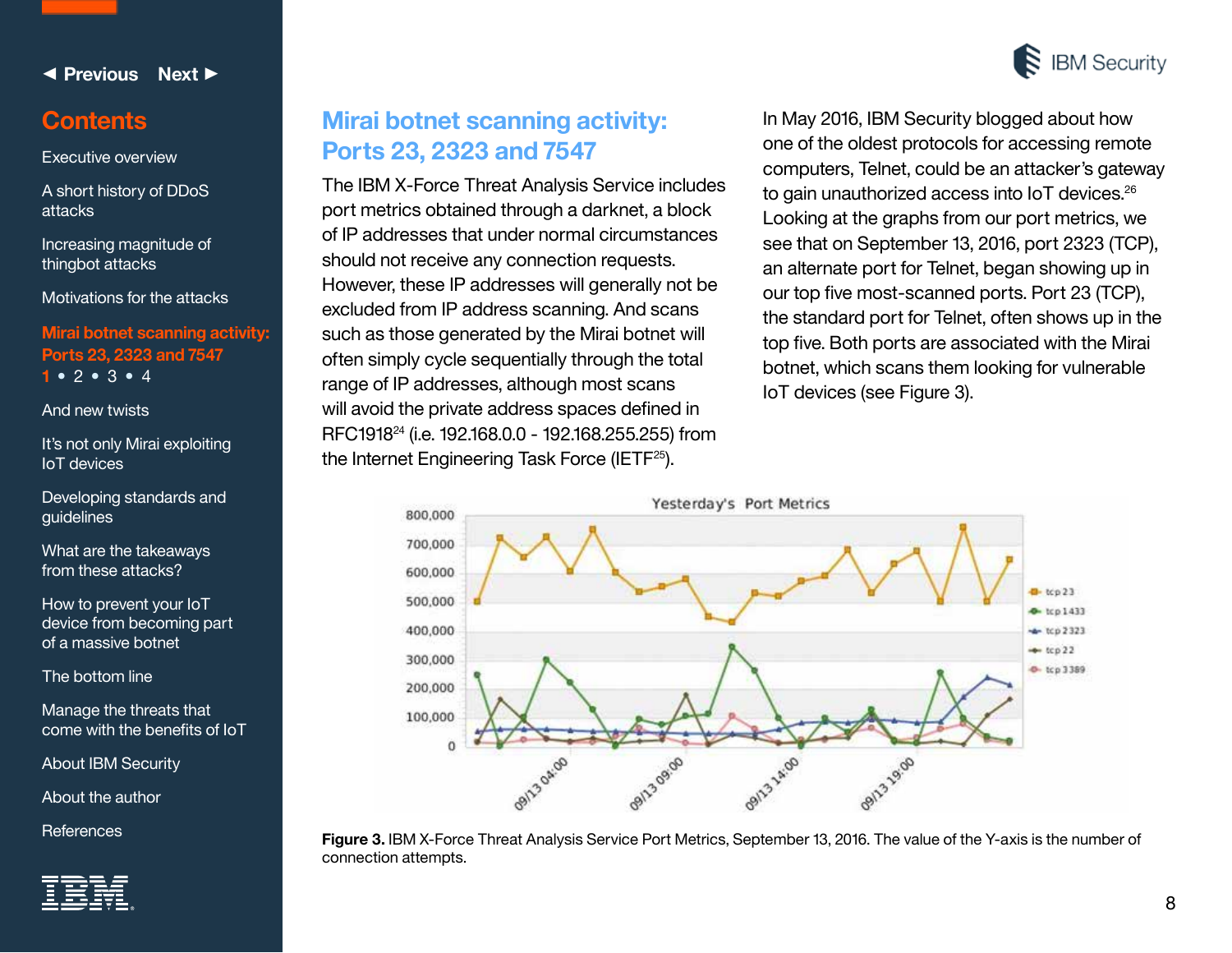

### <span id="page-8-0"></span>**Contents**

[Executive overview](#page-1-0)

[A short history of DDoS](#page-2-0) attacks

[Increasing magnitude of](#page-4-0)  thingbot attacks

[Motivations for the attacks](#page-6-0)

**[Mirai botnet scanning activity:](#page-7-0)  Ports 23, 2323 and 7547** [1](#page-7-0) **• 2 •** [3](#page-9-0) **•** [4](#page-10-0)

[And new twists](#page-11-0)

It's not only Mirai exploiting IoT devices

[Developing standards and](#page-13-0)  guidelines

[What are the takeaways](#page-14-0)  from these attacks?

How to prevent your IoT [device from becoming part](#page-15-0)  of a massive botnet

[The bottom line](#page-16-0)

Manage the threats that [come with the benefits of IoT](#page-16-0)

[About IBM Security](#page-16-0)

[About the author](#page-17-0) 

**[References](#page-18-0)** 



While the volume of connection requests varied day to day, TCP ports 23 and 2323 were the top two ports the day before the Dyn attack (see Figure 4).



**Figure 4.** IBM X-Force Threat Analysis Service Port Metrics, October 20, 2016. The value of the Y-axis is the number of connection attempts.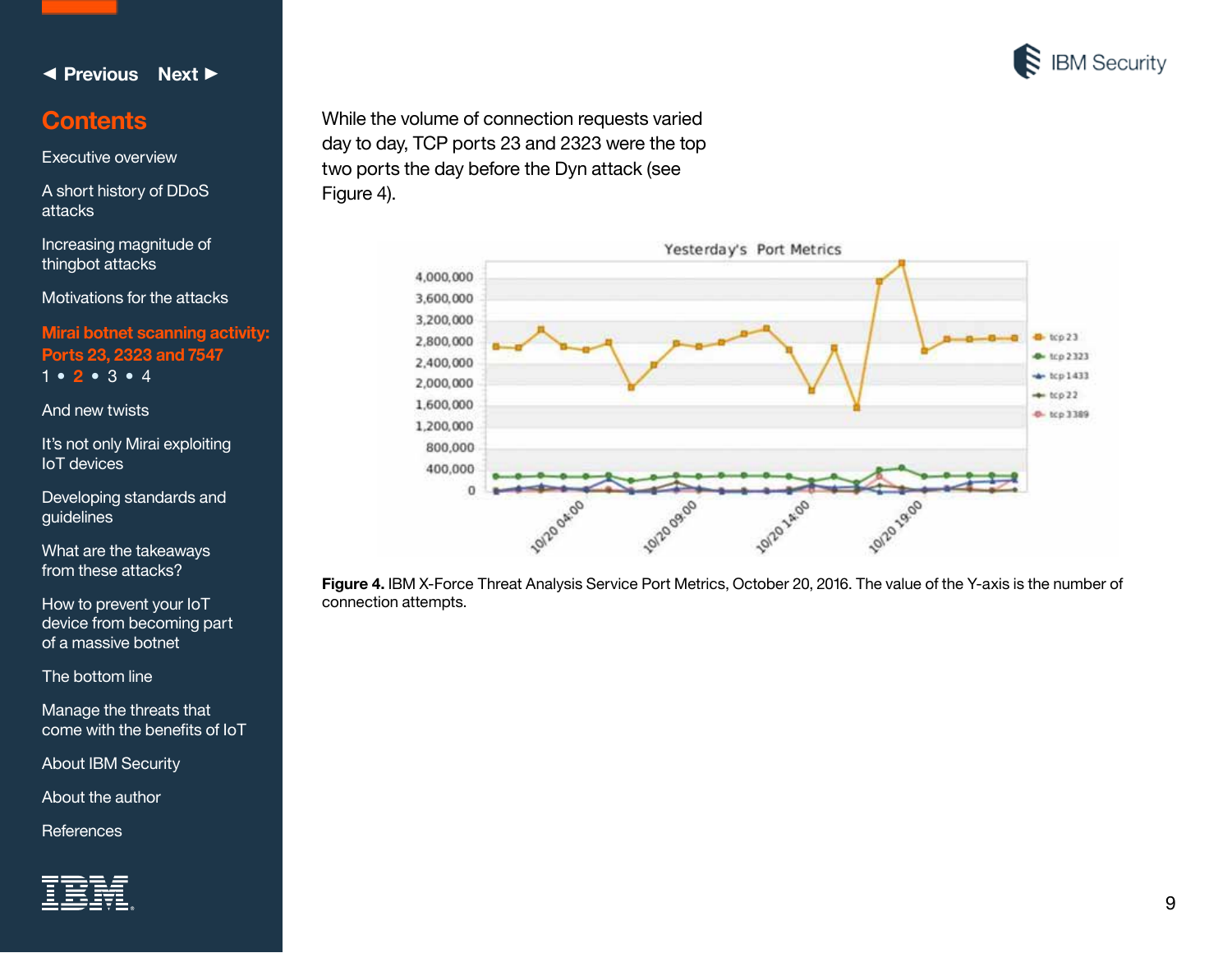

### <span id="page-9-0"></span>**Contents**

[Executive overview](#page-1-0)

[A short history of DDoS](#page-2-0) attacks

[Increasing magnitude of](#page-4-0)  thingbot attacks

[Motivations for the attacks](#page-6-0)

**[Mirai botnet scanning activity:](#page-7-0)  Ports 23, 2323 and 7547** [1](#page-7-0) **•** 2 **[•](#page-8-0) 3 •** [4](#page-10-0)

[And new twists](#page-11-0)

It's not only Mirai exploiting IoT devices

[Developing standards and](#page-13-0)  guidelines

[What are the takeaways](#page-14-0)  from these attacks?

How to prevent your IoT [device from becoming part](#page-15-0)  of a massive botnet

[The bottom line](#page-16-0)

Manage the threats that [come with the benefits of IoT](#page-16-0)

[About IBM Security](#page-16-0)

[About the author](#page-17-0) 

**[References](#page-18-0)** 



The Mirai code was modified to include exploitation of another vulnerability, TR-069<sup>27</sup>, and used TCP port 7547.28 That port started showing in our top-five port metric chart in mid-November and by November 27 was second only to Telnet (see Figure 5).



**Figure 5.** IBM X-Force Threat Analysis Service Port Metrics, November 27, 2016. The value of the Y-axis is the number of connection attempts.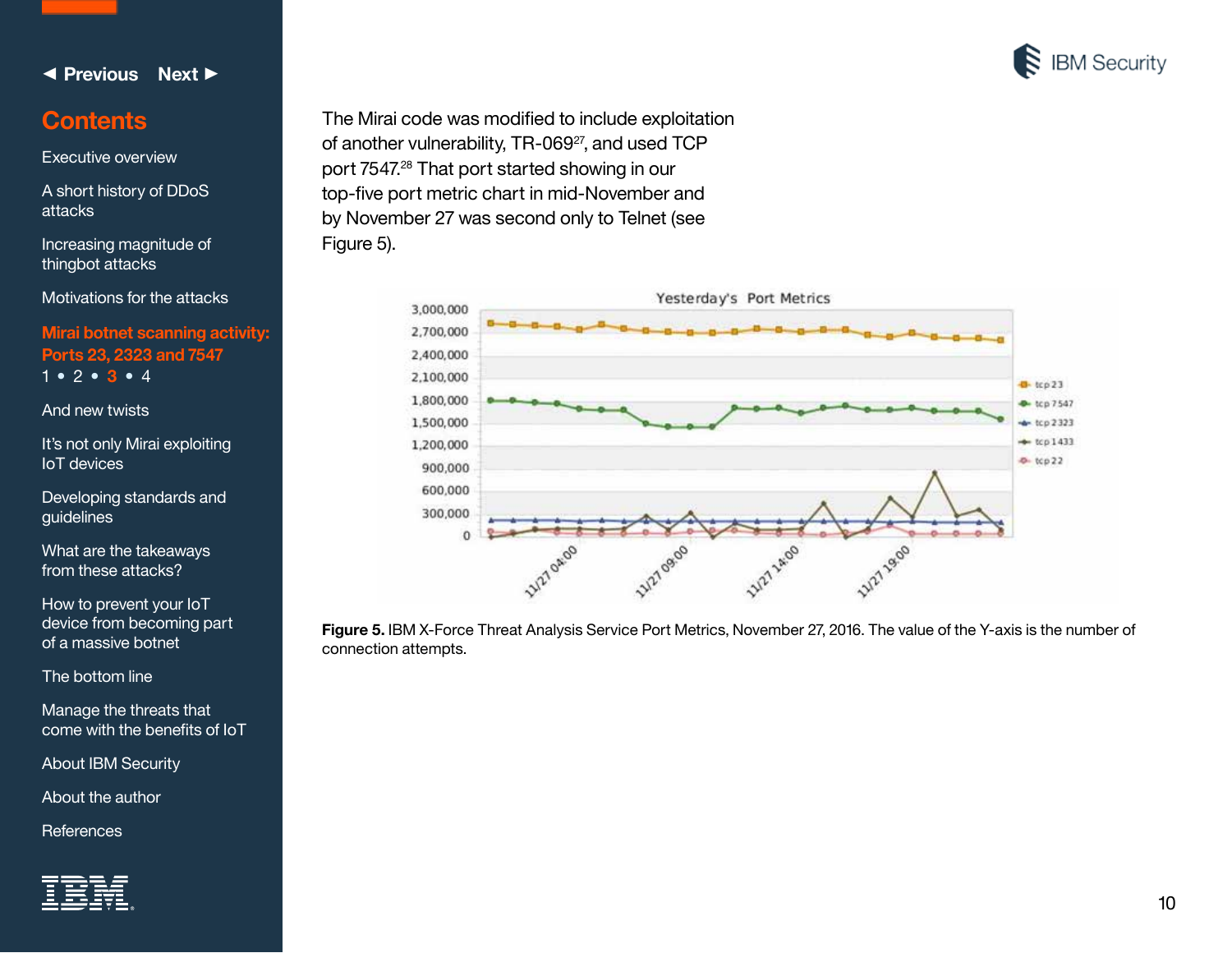

11

<span id="page-10-0"></span>◀ **[Previous](#page-9-0) [Next](#page-11-0)** ▶

## **Contents**

[Executive overview](#page-1-0)

[A short history of DDoS](#page-2-0) attacks

[Increasing magnitude of](#page-4-0)  thingbot attacks

[Motivations for the attacks](#page-6-0)

**[Mirai botnet scanning activity:](#page-7-0)  Ports 23, 2323 and 7547** [1](#page-7-0) **•** 2 **[•](#page-8-0)** [3](#page-9-0) **• 4**

[And new twists](#page-11-0)

[It's not only Mirai exploiting](#page-11-0)  IoT devices

[Developing standards and](#page-13-0)  guidelines

[What are the takeaways](#page-14-0)  from these attacks?

How to prevent your IoT [device from becoming part](#page-15-0)  of a massive botnet

[The bottom line](#page-16-0)

Manage the threats that [come with the benefits of IoT](#page-16-0)

[About IBM Security](#page-16-0)

[About the author](#page-17-0) 

**[References](#page-18-0)** 



This was followed by reports of attacks on the customers of ISPs who were providing their users with equipment that suffered from the TR-069 vulnerability. Deutsche Telekom, for example, reported that around 900,00029 of its users were affected by Mirai botnet attempts to compromise devices. Another report from Incapsula shows the UK ISP experienced similar issues.30 Perhaps the only bright spot is that the attempts to compromise end users' routers were detected and the various ISPs took steps to mitigate the issue. Other devices such as webcams and DVRs tend to go unnoticed, at least until they are used in attacks, and even

**Figure 6.** IBM X-Force Threat Analysis Service Port Metrics, January 26, 2017. The value of the Y-axis is the number of connection attempts.

then they may not be remediated by an ISP or the end user. Many users neglect to change the default passwords on these devices or re-use credentials on other sites, which exacerbates the issue. The published Mirai source code contained a list of default IoT device usernames and passwords that attackers could use in brute-force attacks to compromise their targets.<sup>31</sup>

At the end of January 2017 our port metrics still showed significant scans for port 23 (Telnet), and while activity on ports 2323 and 7547 was still occurring, the volume was lower (see Figure 6).

**IBM Security**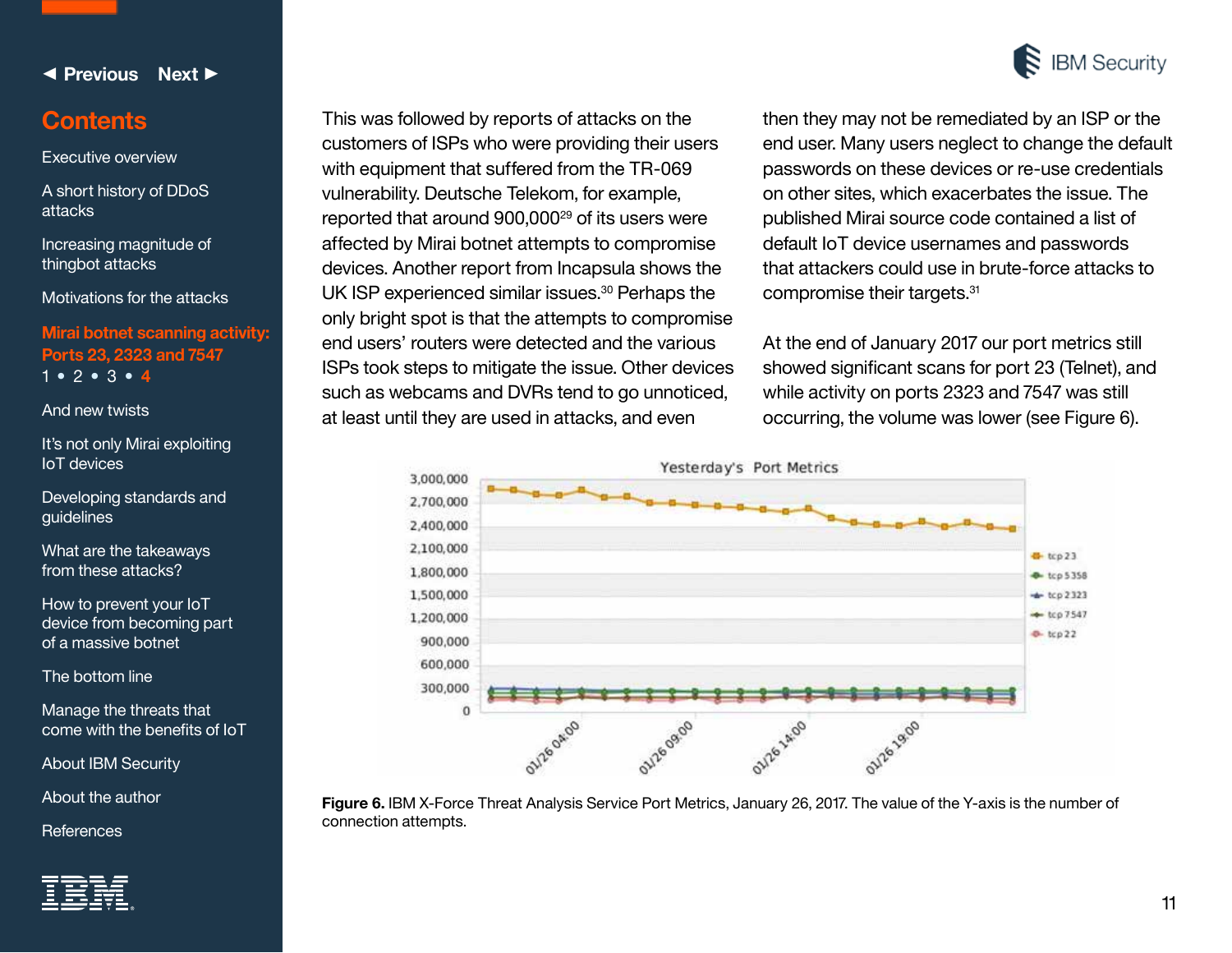<span id="page-11-0"></span>

[Executive overview](#page-1-0)

[A short history of DDoS](#page-2-0)  attacks

[Increasing magnitude of](#page-4-0)  thingbot attacks

[Motivations for the attacks](#page-6-0)

[Mirai botnet scanning activity:](#page-7-0)  Ports 23, 2323 and 7547

#### **And new twists**

**It's not only Mirai explo IoT devices 1 •** [2](#page-12-0)

[Developing standards and](#page-13-0)  guidelines

[What are the takeaways](#page-14-0)  from these attacks?

How to prevent your IoT [device from becoming part](#page-15-0)  of a massive botnet

[The bottom line](#page-16-0)

Manage the threats that [come with the benefits of IoT](#page-16-0)

[About IBM Security](#page-16-0)

[About the author](#page-17-0) 

**[References](#page-18-0)** 



### **And new twists**

In February 2017, Trend Micro reported new twists in how the Mirai botnet is attempting to increase its size.32 The original Mirai malware targets IoT devices running Linux-based firmware. A new Windows Trojan has been discovered that connects with C&C servers on infection and obtains a list of IP addresses to scan for exploitation. If a Linux-based system is successfully compromised by the Trojan, an instance of the Mirai botnet code is installed to create a new bot. If the victim system is a Windows machine, however, a copy of the Trojan itself is installed which in turn will contact the C&C servers for more IP addresses to scan. Trend Micro believes this approach "drastically increases [the Mirai bot's] distribution capabilities."

In March 2017, [Incapsula reported](https://www.incapsula.com/blog/new-mirai-variant-ddos-us-collegace.html) that one of their customers, a US college, suffered a massive DDoS attack that lasted more than two days. According to the report, the analysts believed that a new version of the Mirai malware was used, 'modified to launch more elaborate application layer attacks.' Interestingly, DVRs manufactured by the same vendor made up 56 percent of all IPs used in the attack.



**IBM Security** 

Other actors and campaigns have also focused on IoT devices. In one reported example, attackers attempted to exploit Brazilian home routers that still had the default username/password combinations set by the provider.<sup>33</sup> This exploitation can be accomplished using JavaScript and attacks such as Cross-Site Request Forgery (CSRF). Victims redirected to a malicious webpage may find themselves running JavaScript in their browser. The script tries to locate the router at default local addresses, gain access using default credentials and, when successful, execute commands. Reportedly, compromised systems in this case appear to be used for phishing schemes through modifying DNS settings. This type of attack is not new, and there are many other examples<sup>34</sup> of compromised IoT devices being used to hijack a user's DNS settings and redirect the victims to sites under the control of an attacker.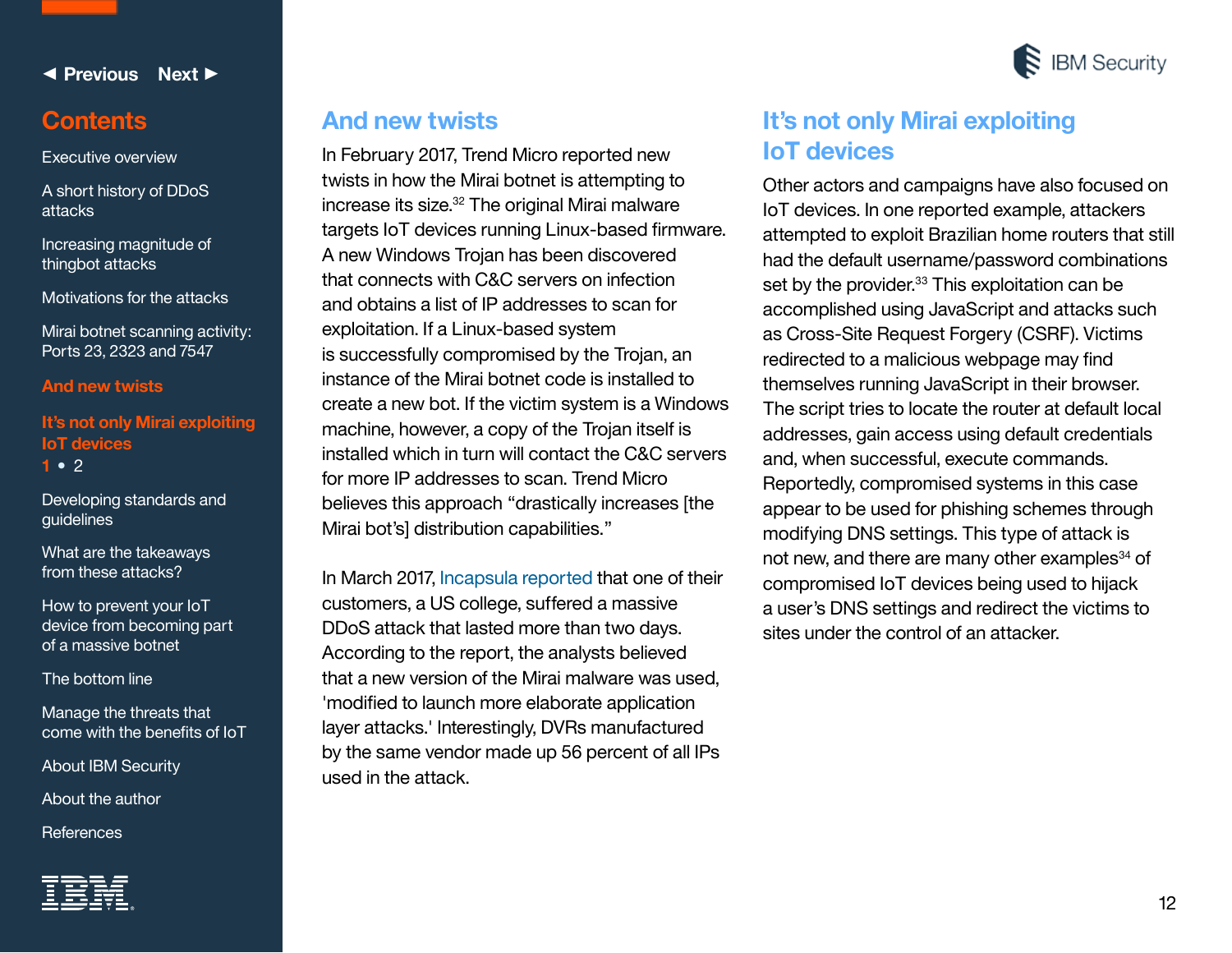

### <span id="page-12-0"></span>**Contents**

[Executive overview](#page-1-0)

[A short history of DDoS](#page-2-0)  attacks

[Increasing magnitude of](#page-4-0)  thingbot attacks

[Motivations for the attacks](#page-6-0)

[Mirai botnet scanning activity:](#page-7-0)  Ports 23, 2323 and 7547

[And new twists](#page-11-0)

**It's not only Mirai exploit IoT devices** [1](#page-11-0) **• 2**

[Developing standards and](#page-13-0)  guidelines

[What are the takeaways](#page-14-0)  from these attacks?

How to prevent your IoT [device from becoming part](#page-15-0)  of a massive botnet

[The bottom line](#page-16-0)

Manage the threats that [come with the benefits of IoT](#page-16-0)

[About IBM Security](#page-16-0)

[About the author](#page-17-0) 

**[References](#page-18-0)** 



**IBM Security** 

that controls physical systems or attacks that can endanger humans or the environment by changing the equipment's behavior or actions.



Another notable incident occurred in Washington

inauguration. Reportedly, 123 of 187 network video recorders used to record the data from DC police surveillance cameras were compromised by one of two types of ransomware.35 Knowing that the Mirai botnet and others have successfully targeted DVRs in the past, we wonder whether we're seeing a harbinger of IoT ransomware attacks to come.

DC in the week prior to the US presidential

All of these examples point out that the

Internet is a [hostile environment](https://www-01.ibm.com/common/ssi/cgi-bin/ssialias?htmlfid=SEF03018USEN) populated by cybercriminals who, if not prepared for through design, implementation, testing and response, will

> If a device is connected to the internet—a camera, video recorder, computer, mobile device, router or household appliance—it is subject to attack.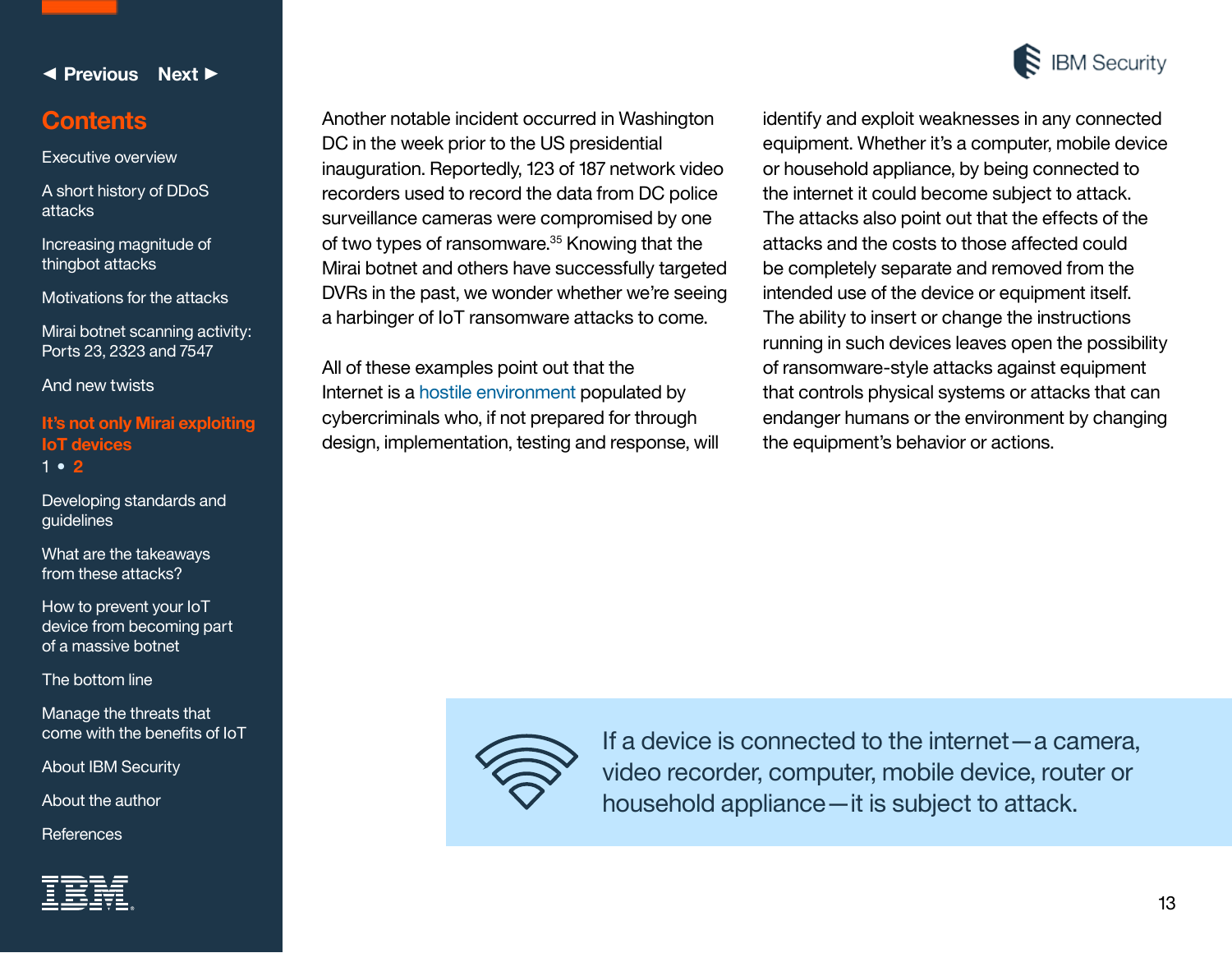

### <span id="page-13-0"></span>**Contents**

[Executive overview](#page-1-0)

[A short history of DDoS](#page-2-0)  attacks

[Increasing magnitude of](#page-4-0)  thingbot attacks

[Motivations for the attacks](#page-6-0)

[Mirai botnet scanning activity:](#page-7-0)  Ports 23, 2323 and 7547

[And new twists](#page-11-0)

It's not only Mirai exploiting IoT devices

**Developing standards and guidelines**

[What are the takeaways](#page-14-0)  from these attacks?

How to prevent your IoT [device from becoming part](#page-15-0)  of a massive botnet

[The bottom line](#page-16-0)

Manage the threats that [come with the benefits of IoT](#page-16-0)

[About IBM Security](#page-16-0)

[About the author](#page-17-0) 

**[References](#page-18-0)** 

# **Developing standards and guidelines**

Late in 2016 we saw reports that the European Commission $36$  and US lawmakers $37$  were considering issues regarding the security of IoT devices. Enacting effective legislation will be challenging, however, because laws are national or regional in nature, while cybercriminals act globally, making law enforcement difficult. There are many additional difficulties lawmakers face in terms of legislating standards for IoT devices. One challenge involves developing a clear, legally enforceable definition of what constitutes an IoT device. Furthermore, any legislation is unlikely to have an immediate effect because of the time it would take for manufacturers to adopt new security standards and practices for IoT devices. At the same time, rapid innovation makes it difficult or impossible for regulations to adequately keep pace. Legal murkiness has risen in the wake of a lack of clear guidelines. For instance, one complaint filed by the US Federal Trade Commission (FTC) against a vendor that produces IoT devices alleges that the vendor has "failed to take reasonable steps to protect their routers and IP cameras from widely known and reasonably foreseeable risks of unauthorized access."<sup>38</sup>

The good news for IoT device and solution providers is that there are several industry consortia and groups worldwide, including the Industrial Internet Consortium (IIC), IoT Security Foundation, National Institute of Standards and Technology (NIST)39, and the Alliance for Internet of Things Innovation (AIOTI)<sup>40</sup>, that are developing IoT frameworks, guidelines and recommendations.

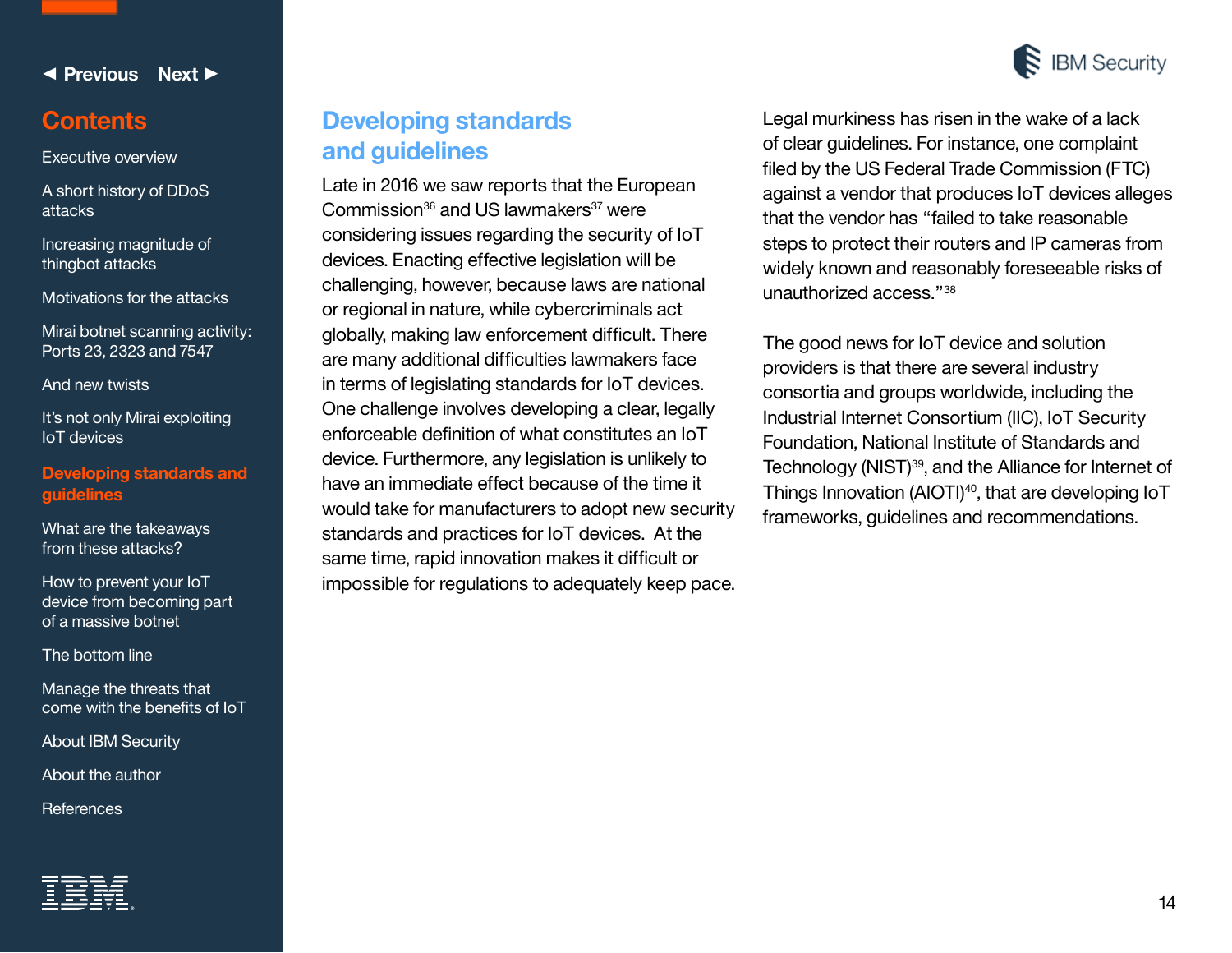

### <span id="page-14-0"></span>**Contents**

[Executive overview](#page-1-0)

[A short history of DDoS](#page-2-0)  attacks

[Increasing magnitude of](#page-4-0)  thingbot attacks

[Motivations for the attacks](#page-6-0)

[Mirai botnet scanning activity:](#page-7-0)  Ports 23, 2323 and 7547

[And new twists](#page-11-0)

It's not only Mirai exploiting IoT devices

[Developing standards and](#page-13-0)  guidelines

#### **What are the takeaways from these attacks?**

How to prevent your IoT [device from becoming part](#page-15-0)  of a massive botnet

[The bottom line](#page-16-0)

Manage the threats that [come with the benefits of IoT](#page-16-0)

[About IBM Security](#page-16-0)

[About the author](#page-17-0) 

**[References](#page-18-0)** 

# **What are the takeaways from these attacks?**

The first takeaway is that as long as easily exploited IoT devices remain connected directly to the Internet and remotely accessible from it, bad actors will continue to weaponize them.

There has been significant growth in the magnitude and complexity of thingbot-based attacks throughout 2016. The release of the Mirai source code probably means that more bad actors will be attempting to create their own IoT botnets. Some may try to further develop the code, for example adding the ability to target a greater range of IoT devices. Attackers don't even need to create their own code. They can purchase access to DDoS systems usually referred to as "Stresser" or "Booter" services. One ad on the AlphaBay Dark Web site claimed to offer access to a botnet capable of delivering 1 Tbps of traffic for \$7,500 per 100K bots.<sup>41</sup> The Tb stands for Terabits, of course, but in this context it could easily mean Terror-bits!

Mirai is not the only IoT botnet out there. Other well-known examples include BASHLITE<sup>42</sup> and what appears to be a newer entrant, Hajime<sup>43</sup>. We have seen reports that the BASHLITE malware family alone may have compromised up to a million IoT devices.44 Another new entrant, though in some ways derivative from previous code, is Linux/ IRCTelnet. It uses Telnet to locate and compromise vulnerable devices and IRC servers for command and control. Reportedly it took only five days to establish a botnet of some 3,500 devices.<sup>45</sup>

While this report has focused on just a few very notable attacks, the fact is that thingbots are being used in many other attacks such as those carried out against gaming sites. We think the problem of easily compromised IoT devices is likely to get worse before it gets better.

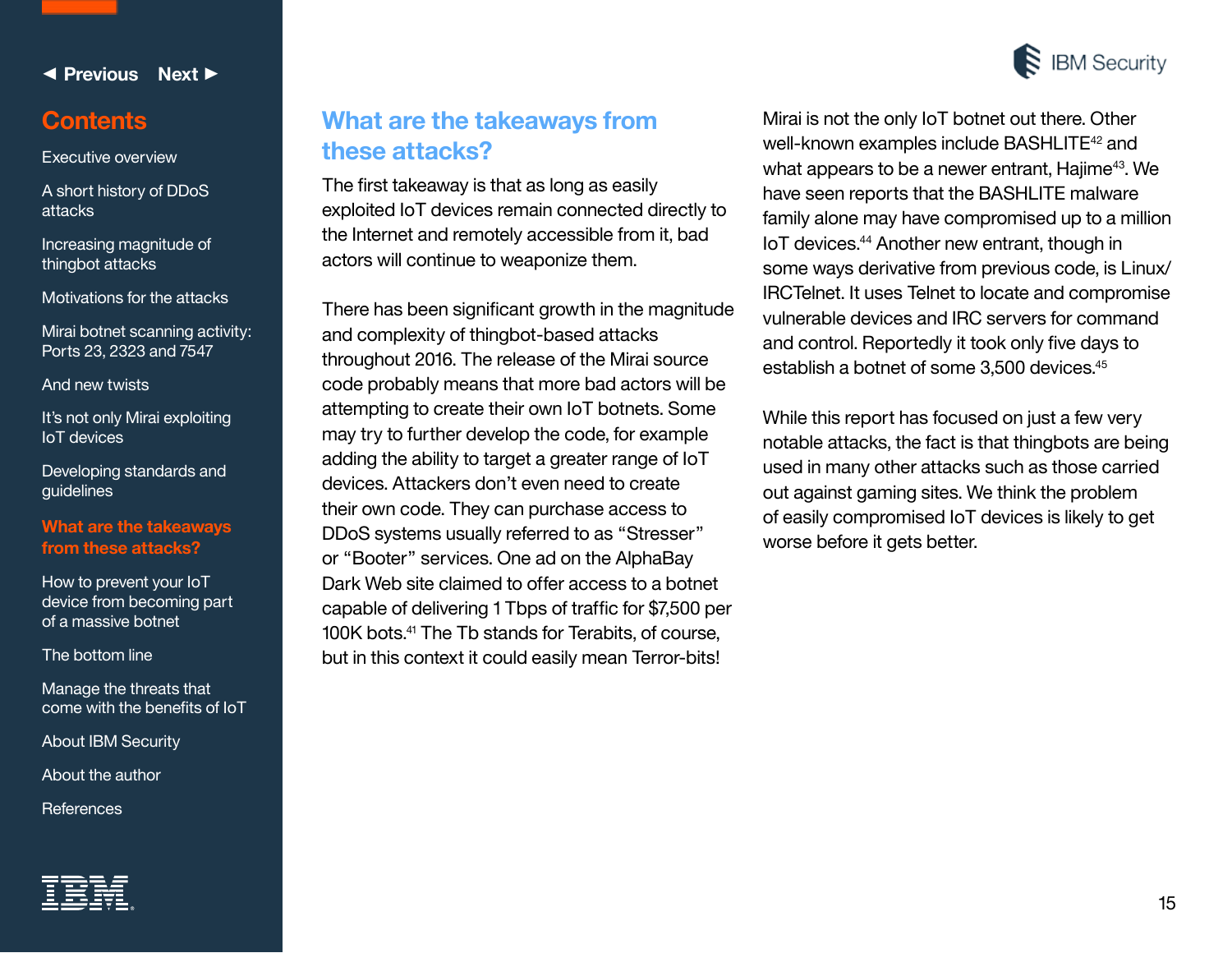

### <span id="page-15-0"></span>**Contents**

[Executive overview](#page-1-0)

[A short history of DDoS](#page-2-0)  attacks

[Increasing magnitude of](#page-4-0)  thingbot attacks

[Motivations for the attacks](#page-6-0)

[Mirai botnet scanning activity:](#page-7-0)  Ports 23, 2323 and 7547

[And new twists](#page-11-0)

It's not only Mirai exploiting IoT devices

[Developing standards and](#page-13-0)  guidelines

[What are the takeaways](#page-14-0)  from these attacks?

**How to prevent your IoT device from becoming part of a massive botnet**

[The bottom line](#page-16-0)

Manage the threats that [come with the benefits of IoT](#page-16-0)

[About IBM Security](#page-16-0)

[About the author](#page-17-0) 

**[References](#page-18-0)** 

# **How to prevent your IoT device from becoming part of a massive botnet**

Like other attack surfaces such as web servers and databases, IoT devices require hardening as soon as they are installed to mitigate the threat of compromise. Endpoint security solutions can help lock down these devices before cybercriminals attack.

*Home and enterprise users should:*

- Carefully read the device's instructions or contact the manufacturer for support
- Secure home networks and locate IoT devices on the secured networks
- Change all default passwords and user IDs
- Audit devices to determine which ones have default accounts
- Opt for devices made by manufacturers with a track record of security awareness
- Utilize firmware/software updates made available by IoT device providers
- Disable the universal plug-and-play protocol on any routers

*Enterprise security teams should:*

- Isolate IoT devices on protected networks
- Perform security testing of IoT devices
- Create an asset inventory that includes mapping the network to discover all paths of ingress and egress; this could allow you to discover that the IoT network has its own internet gateway that is not enterprise-class and does not conform to security policies or applicable laws, regulations and contracts
- Monitor network access to determine normal behaviour and detect anomalies
- Apply access controls between IoT devices and IT resources using enterprise firewalls, intrusion prevention systems, and integration with identity and access management, to the extent that it is supported
- Collaborate with the Internet of Things Security Foundation (IoTSF) to help secure IoT technologies
- Utilize recommendations and capabilities suggested by NIST and the Industrial Internet Consortium (IIC) Security Framework,<sup>46</sup> including:
	- NIST 800-57 Key Management (all parts, but especially Part 1 - now in Rev. 4)
	- NIST Cybersecurity Framework (for critical infrastructure) - updated most recently in January 2017 - https://www.nist.gov/cyberframework
	- NIST 800-160 Systems Security Engineering
	- NIST 1800-7 a recently published cybersecurity practice guide for Electric Utilities (has to do with monitoring)
	- NISTIR 8063 Primitives and Elements for IoT
	- NIST SP-800-131 and FIPS-140 where applicable—i.e. using validated crypto
	- NIST SP-800-171 / ISO20243

Device manufacturers and operators are encouraged to review [IoT Security: An IBM](https://www-01.ibm.com/marketing/iwm/dre/signup?source=mrs-form-9520&S_PKG=ov54480)  [position paper](https://www-01.ibm.com/marketing/iwm/dre/signup?source=mrs-form-9520&S_PKG=ov54480) for recommendations.

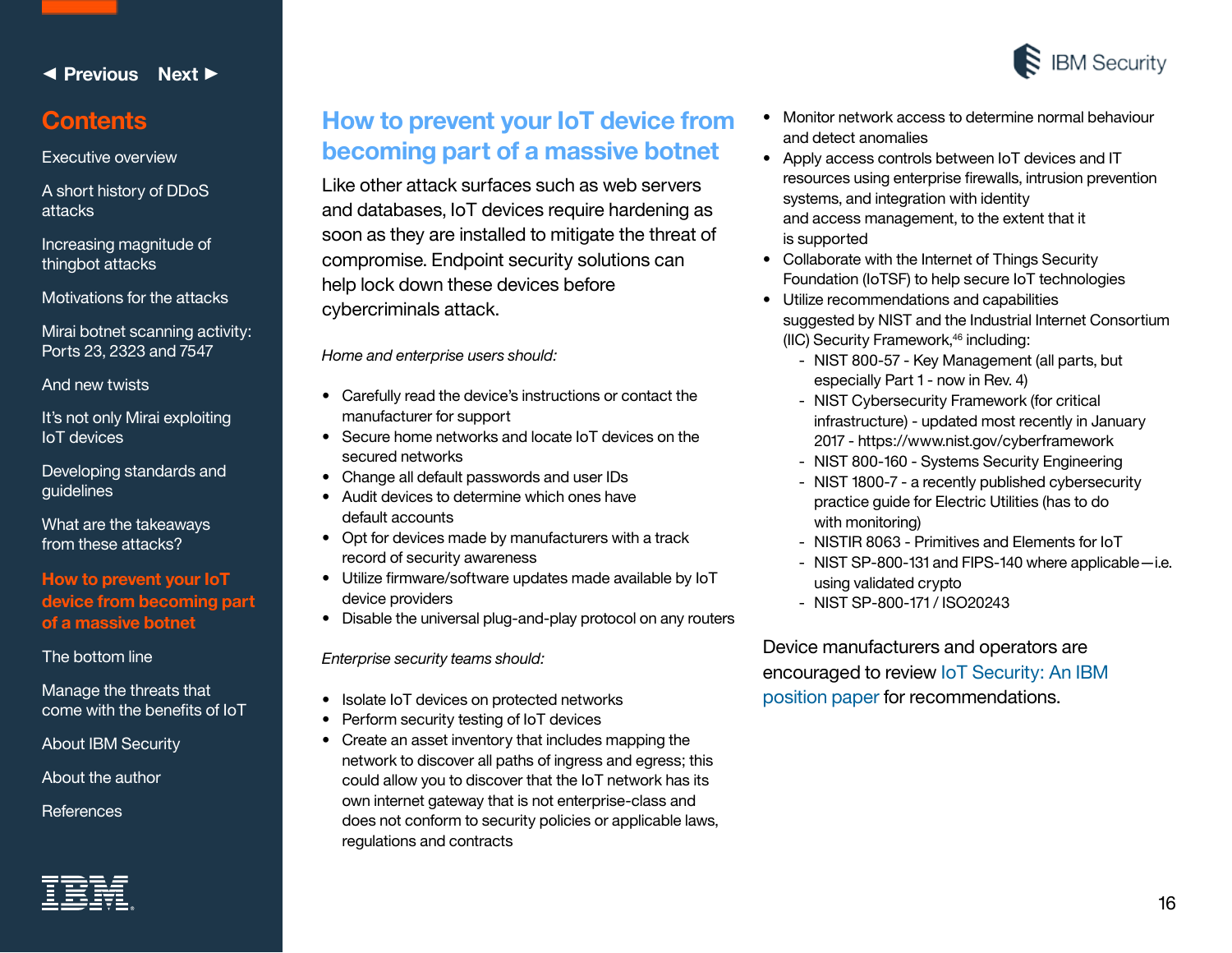<span id="page-16-0"></span>

[Executive overview](#page-1-0)

[A short history of DDoS](#page-2-0) attacks

[Increasing magnitude of](#page-4-0)  thingbot attacks

[Motivations for the attacks](#page-6-0)

[Mirai botnet scanning activity:](#page-7-0)  Ports 23, 2323 and 7547

[And new twists](#page-11-0)

It's not only Mirai exploiting IoT devices

[Developing standards and](#page-13-0)  guidelines

[What are the takeaways](#page-14-0)  from these attacks?

How to prevent your IoT [device from becoming part](#page-15-0)  of a massive botnet

**The bottom line**

**Manage the threats that come with the benefits of IoT**

**About IBM Security**

[About the author](#page-17-0) 

**[References](#page-18-0)** 

# **The bottom line**

DDoS attacks have evolved over time. The weaponization of IoT devices into attacking DDoS botnets is simply the latest trend, the current "thing" from which to create an army of bots. There are several [drivers underlying a majority](https://www-01.ibm.com/common/ssi/cgi-bin/ssialias?htmlfid=SEF03018USEN)  [of issues with IoT devices.](https://www-01.ibm.com/common/ssi/cgi-bin/ssialias?htmlfid=SEF03018USEN) And as DDoS attacks have become more potent and more common we have witnessed a parallel proliferation of DDoS mitigation services, to the point where it might not be inaccurate to describe the current situation as something of an arms race. Thingbots are only the current chapter in the story. The bad guys will continue to seek out ways to asymmetrically attack their victims. As DDoS mitigation companies improve their ability to handle and defend against even larger attacks, the attackers will be seeking ways to overwhelm the defenses. It would be nice to think that this was the final chapter, but it seems rather unlikely. A more instrumented, connected and cognitive world is here. Attention to security, from the smallest to the largest of these connected devices, is just as important as securing computers, cloud systems, laptops and mobile devices.



# **Manage the threats that come with the benefits of IoT**

The Internet of Things provides both businesses and individuals with unparalleled amounts of meaningful data. Yet with this access comes the potential for security compromises. IBM IoT security experts can help. The [IBM Watson IoT](https://www.ibm.com/internet-of-things/platform/iot-security/)<sup>™</sup> [Platform](https://www.ibm.com/internet-of-things/platform/iot-security/), which provides a comprehensive solution to address the complexity of IoT security, has security by design engineered into the platform and the infrastructure upon which the platform is based.

# **About IBM Security**

[IBM Security](http://www.ibm.com/security/) offers one of the most advanced and integrated portfolios of enterprise security products and services. The portfolio, supported by world-renowned [IBM X-Force](http://www.ibm.com/security/xforce/) research, provides security intelligence to help organizations holistically protect their people, infrastructures, data and applications, offering solutions for identity and access management, database security, application development, risk management, endpoint management, network security and more. IBM operates one of the world's broadest security research, development and delivery organizations, monitors billions of security events per day in more than 130 countries, and holds more than 3,500 security patents.

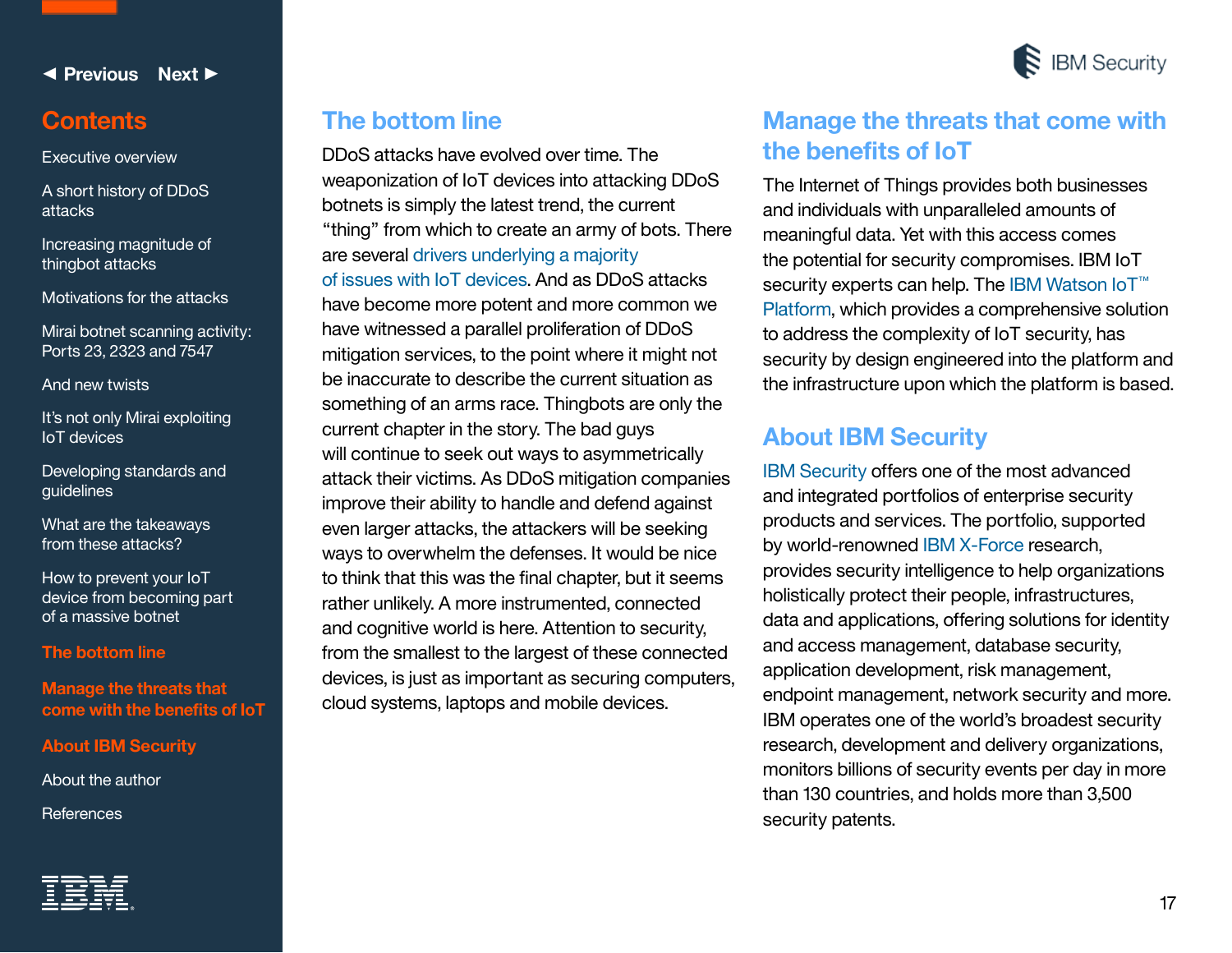

# <span id="page-17-0"></span>**Contents**

[Executive overview](#page-1-0)

[A short history of DDoS](#page-2-0)  attacks

[Increasing magnitude of](#page-4-0)  thingbot attacks

[Motivations for the attacks](#page-6-0)

[Mirai botnet scanning activity:](#page-7-0)  Ports 23, 2323 and 7547

[And new twists](#page-11-0)

It's not only Mirai exploiting IoT devices

[Developing standards and](#page-13-0)  guidelines

[What are the takeaways](#page-14-0)  from these attacks?

How to prevent your IoT [device from becoming part](#page-15-0)  of a massive botnet

[The bottom line](#page-16-0)

Manage the threats that [come with the benefits of IoT](#page-16-0)

[About IBM Security](#page-16-0)

**About the author** 

**[References](#page-18-0)** 



# **About the author**

Lyndon Sutherland, Senior Threat and Intelligence Analyst, IBM X-Force, has been involved in network engineering and security



for more than twenty years, fourteen of which have been with IBM. His work with IBM as a researcher and analyst led him to joining the IBM X-Force Threat Analysis Service in 2008. He also works with the Managed Security Services Threat Research Group writing and contributing to research papers.

# **Contributors**

Timothy J. Hahn—IBM Distinguished Engineer and Chief Architect, Internet of Things Michelle Alvarez—Threat Researcher and Editor, IBM Managed Security Services

# **For more information**

To learn more about the IBM Security portfolio, please contact your IBM representative or IBM Business Partner, or visit: **[ibm.com](http://ibm.com/security)**/security

For more information on security services, visit: **ibm.com**[/security/services](http://ibm.com/security/services)

Follow [@IBMSecurity](http://twitter.com/@IBMSecurity) on Twitter or visit the [IBM](https://securityintelligence.com/)  [Security Intelligence blog](https://securityintelligence.com/)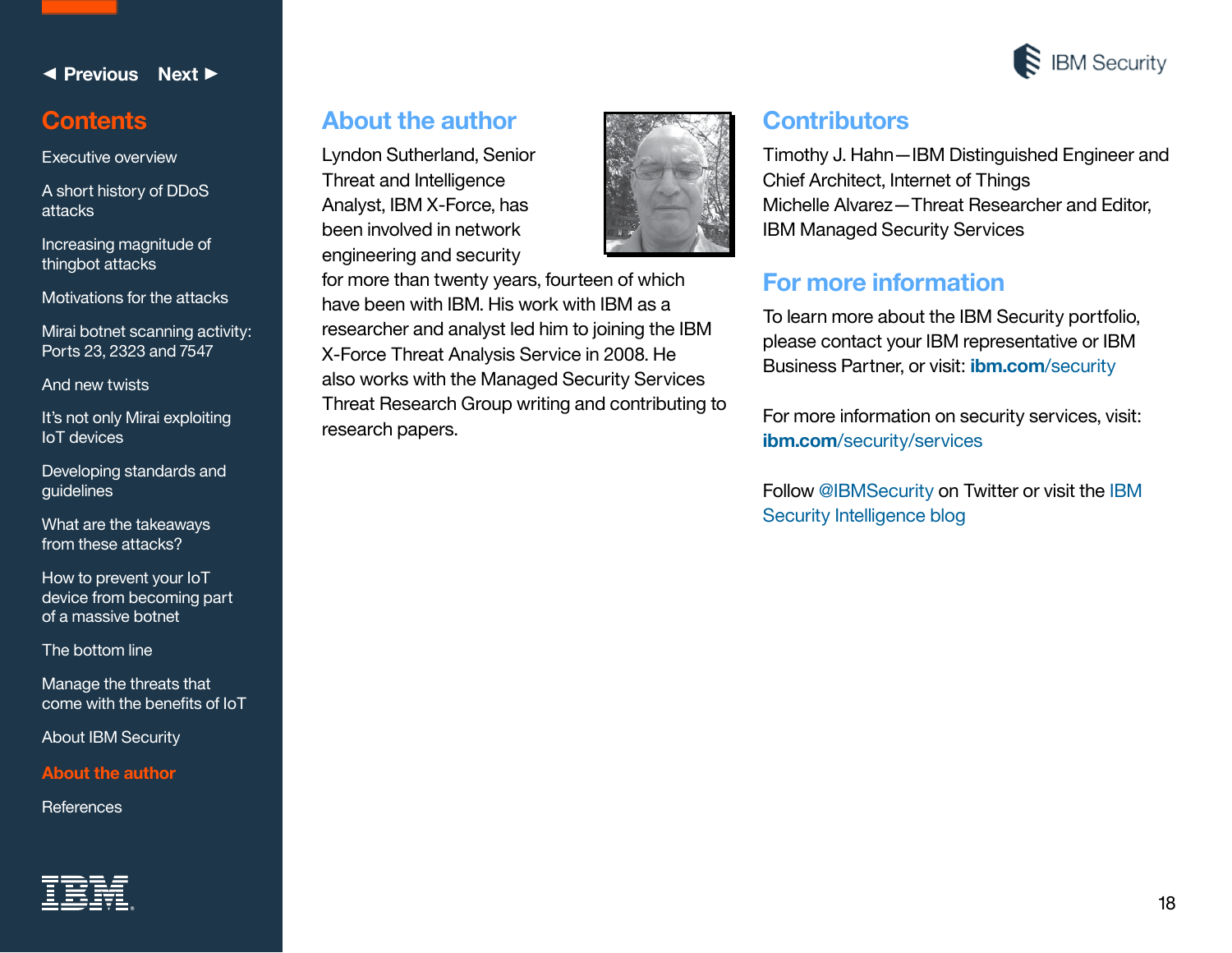# <span id="page-18-0"></span>**Contents**

[Executive overview](#page-1-0)

[A short history of DDoS](#page-2-0)  attacks

[Increasing magnitude of](#page-4-0)  thingbot attacks

[Motivations for the attacks](#page-6-0)

[Mirai botnet scanning activity:](#page-7-0)  Ports 23, 2323 and 7547

[And new twists](#page-11-0)

It's not only Mirai exploiting IoT devices

[Developing standards and](#page-13-0)  guidelines

[What are the takeaways](#page-14-0)  from these attacks?

How to prevent your IoT [device from becoming part](#page-15-0)  of a massive botnet

[The bottom line](#page-16-0)

Manage the threats that [come with the benefits of IoT](#page-16-0)

[About IBM Security](#page-16-0)

[About the author](#page-17-0) 

**References**

### **References**

- *<sup>1</sup> http://www.businessinsider.com/how-the-internet-of-thingsmarket-will-grow-2014-10*
- *<sup>2</sup> https://en.wikipedia.org/wiki/Internet\_Relay\_Chat*
- *<sup>3</sup> https://en.wikipedia.org/wiki/EFnet*
- *<sup>4</sup> https://www.eggheads.org/*
- *<sup>5</sup> https://securityintelligence.com/ddos-extortion-ransomwaresolder-cousin/*
- *<sup>6</sup> https://securityintelligence.com/pay-us-the-money-or-thewebsite-gets-it-extortion-by-ddos/*
- *<sup>7</sup> https://securityintelligence.com/the-threat-from-weaponized-iotdevices-its-bigger-than-you-think/*
- *<sup>8</sup> http://www.zdnet.com/article/lizardstresser-botnet-targets-iotdevices-to-launch-400gbps-attacks/*
- *<sup>9</sup> https://www.arbornetworks.com/blog/asert/lizard-brainlizardstresser/*
- *<sup>10</sup> https://blogs.akamai.com/2016/10/620-gbps-attack-post-mortem. html*
- *<sup>11</sup> https://www.akamai.com/us/en/multimedia/documents/state-ofthe-internet/kaiten-std-router-ddos-malware-threat-advisory.pdf*
- *<sup>12</sup> [https://st.drweb.com/static/new-www/news/2016/september/](https://st.drweb.com/static/new-www/news/2016/september/Investigation_of_Linux.Mirai_Trojan_family_en.pdf) [Investigation\\_of\\_Linux.Mirai\\_Trojan\\_family\\_en.pdf](https://st.drweb.com/static/new-www/news/2016/september/Investigation_of_Linux.Mirai_Trojan_family_en.pdf)*
- *<sup>13</sup> https://www.akamai.com/us/en/multimedia/documents/state-ofthe-internet/kaiten-std-router-ddos-malware-threat-advisory.pdf*
- *<sup>14</sup> https://twitter.com/olesovhcom/status/779297257199964160*
- *<sup>15</sup> https://securityintelligence.com/lessons-from-the-dyn-ddosattack/*
- *<sup>16</sup> http://hub.dyn.com/static/hub.dyn.com/dyn-blog/dyn-statementon-10-21-2016-ddos-attack.html*
- *<sup>17</sup> http://dyn.com/blog/dyn-analysis-summary-of-friday-october-21 attack/*
- *<sup>18</sup> https://krebsonsecurity.com/2016/09/krebsonsecurity-hit-withrecord-ddos/*
- *<sup>19</sup> https://krebsonsecurity.com/2017/01/who-is-anna-senpai-themirai-worm-author/*
- *<sup>20</sup> http//www.politico.com/story/2016/10/websites-down-possiblecyber-attack-230145*
- *<sup>21</sup> https://twitter.com/wikileaks/status/789574436219449345*
- *<sup>22</sup> https://www.flashpoint-intel.com/action-analysis-mirai-botnetattacks-dyn/*
- *<sup>23</sup> https://krebsonsecurity.com/2016/10/hackforums-shutters-booterservice-bazaar/*

#### *<sup>24</sup> https://tools.ietf.org/html/rfc1918*

- *<sup>25</sup> https://www.ietf.org/about/*
- *<sup>26</sup> https://securityintelligence.com/telnet-an-attackers-gateway-tothe-iot/*
- *<sup>27</sup> https://en.wikipedia.org/wiki/TR-069*
- *<sup>28</sup> https://securityintelligence.com/mirai-evolving-new-attack-revealsuse-of-port-7547/*
- *<sup>29</sup> [https://www.telekom.com/en/media/media-information/archive/](https://www.telekom.com/en/media/media-information/archive/information-on-current-problems-444862) [information-on-current-problems-444862](https://www.telekom.com/en/media/media-information/archive/information-on-current-problems-444862)*
- *<sup>30</sup> https://www.incapsula.com/blog/new-variant-mirai-embedstalktalk-home-routers.html*
- *<sup>31</sup> https://securityintelligence.com/the-internet-of-trouble-securingvulnerable-iot-devices/*
- *<sup>32</sup> http://blog.trendmicro.com/trendlabs-security-intelligence/miraiwidens-distribution-new-trojan-scans-ports/*
- *<sup>33</sup> http://www.welivesecurity.com/2016/10/21/cybercriminals-targetbrazilian-routers-default-credentials/*
- *<sup>34</sup> https://www.cert.pl/en/news/single/large-scale-dns-redirectionon-home-routers-for-financial-theft/*
- *35https://www.washingtonpost.com/local/public-safety/hackershit-dc-police-closed-circuit-camera-network-city-officialsdisclose/2017/01/27/d285a4a4-e4f5-11e6-ba11-63c4b4fb5a63\_ story.html*
- *<sup>36</sup> http://www.euractiv.com/section/innovation-industry/news/ commission-plans-cybersecurity-rules-for-internet-connectedmachines/*
- *<sup>37</sup> http://www.cio.co.nz/article/610267/us-lawmakers-balk-call-iotsecurity-regulations/*
- *<sup>38</sup> [https://www.ftc.gov/system/files/documents/cases/170105\\_d-link\\_](https://www.ftc.gov/system/files/documents/cases/170105_d-link_complaint_and_exhibits.pdf) [complaint\\_and\\_exhibits.pd](https://www.ftc.gov/system/files/documents/cases/170105_d-link_complaint_and_exhibits.pdf)f*
- *<sup>39</sup> https://www.nist.gov/*
- *<sup>40</sup> http://www.aioti.org/*
- *<sup>41</sup> https://twitter.com/mikko/status/790313284863979522*
- *<sup>42</sup> https://securityintelligence.com/news/bashlite-malware-uses-iotfor-ddos-attacks/*
- *<sup>43</sup> https://security.rapiditynetworks.com/publications/2016-10-16/ hajime.pdf*
- *<sup>44</sup> https://threatpost.com/bashlite-family-of-malware-infects-1 million-iot-devices/120230/*
- *45http://blog.malwaremustdie.org/2016/10/mmd-0059-2016 linuxirctelnet-new-ddos.html*
- *<sup>46</sup> http://www.iiconsortium.org/IISF.htm*